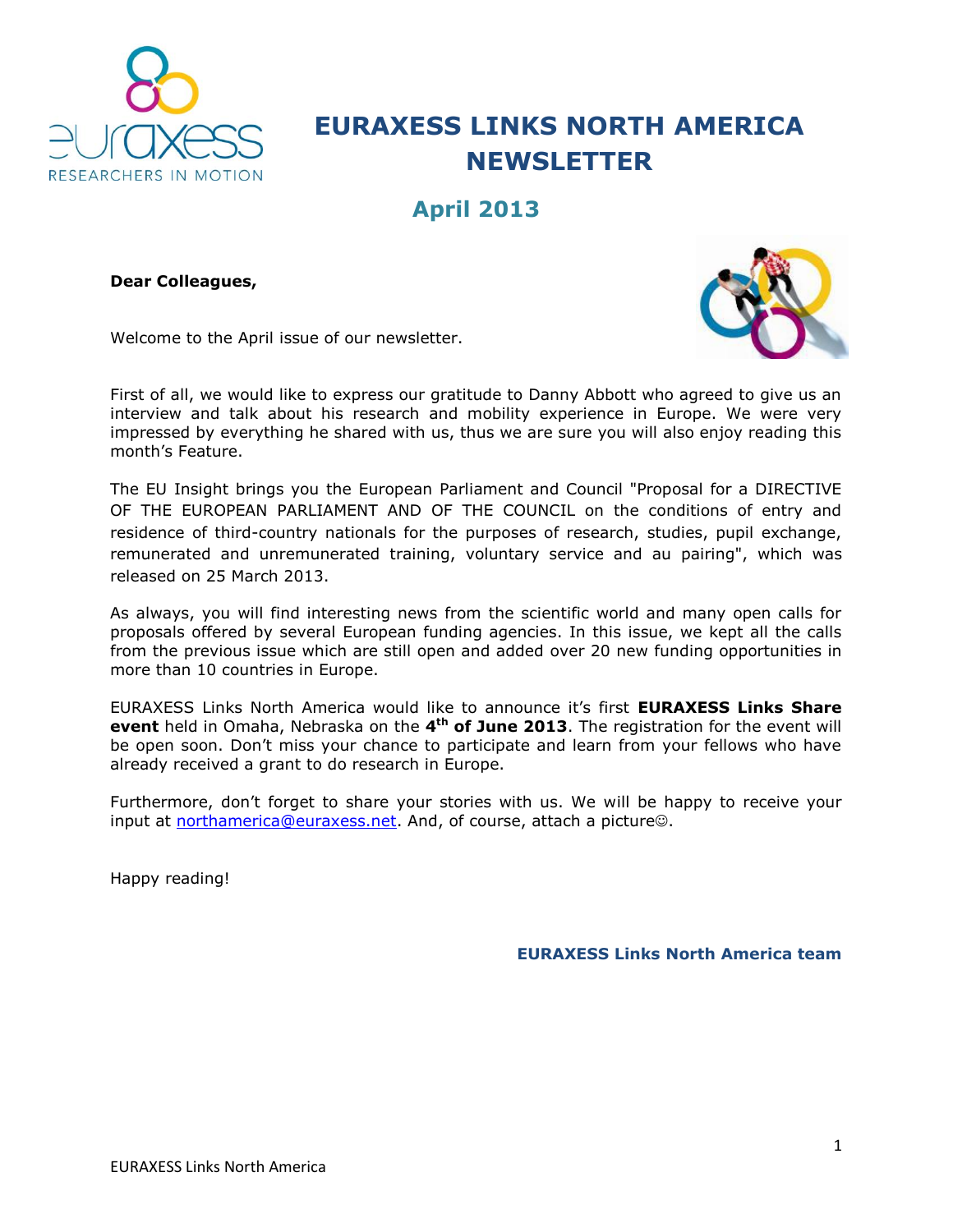# **Content**

| REMOVING OBSTACLES FOR LONG-TERM STAYS IN THE EU: HOW TO MAKE THE EU MORE OPEN                                                                                                                                                                                                                                                                                                                                                                                                                                                                                                                                                            |  |
|-------------------------------------------------------------------------------------------------------------------------------------------------------------------------------------------------------------------------------------------------------------------------------------------------------------------------------------------------------------------------------------------------------------------------------------------------------------------------------------------------------------------------------------------------------------------------------------------------------------------------------------------|--|
|                                                                                                                                                                                                                                                                                                                                                                                                                                                                                                                                                                                                                                           |  |
| 1 <sup>ST</sup> EURAXESS LINKS SHARE EVENT ORGANIZED BY EURAXESS LINKS NORTH AMERICA!!!. 9                                                                                                                                                                                                                                                                                                                                                                                                                                                                                                                                                |  |
|                                                                                                                                                                                                                                                                                                                                                                                                                                                                                                                                                                                                                                           |  |
| NEW EU TRAINING CENTRE TO COMBAT ILLICIT TRAFFICKING OF NUCLEAR AND RADIOACTIVE<br>TOP EU SCIENTIST CALLS FOR ETHICAL STANDARDS TO EASE SUSPICION OF INDUSTRY  11<br>NEW CLIMATE MODELS WILL HELP PRESERVE EUROPE'S HISTORICAL BUILDINGS  11<br>A BREAKTHROUGH TOWARDS PREVENTING CARDIOVASCULAR DISEASES 11<br>2013 GREENLIGHT AWARDS: 9 COMPANIES SAVE THE YEARLY ELECTRICITY CONSUMPTION OF<br>EXHALED BREATH CARRIES A "BREATHPRINT" UNIQUE TO EACH INDIVIDUAL 12<br>EU FUNDING FOR RESEARCH AND EDUCATION - INSPIRING SCIENCE TODAY AND IN THE FUTURE<br>SCOREBOARD SHOWS EU MORE INNOVATIVE, BUT GAP BETWEEN COUNTRIES WIDENING  12 |  |
| EXPLOITING A NEW GENETIC MODEL IN THE STUDY OF PARKINSON'S DISEASE  13<br>RESEARCH IMPROVES EUROPE'S PROTECTION AGAINST LANDSLIDES 13<br>USING SIMPLER SYNTHESIS AND GREENER CHEMISTRY TO IMPROVE MEDICINES 14                                                                                                                                                                                                                                                                                                                                                                                                                            |  |
|                                                                                                                                                                                                                                                                                                                                                                                                                                                                                                                                                                                                                                           |  |
| CALLS FROM THE PREVIOUS ISSUE (MARCH 2013) STILL OPEN 14<br>COMMISSION FOR EDUCATIONAL EXCHANGE BETWEEN THE UNITED STATES, BELGIUM AND                                                                                                                                                                                                                                                                                                                                                                                                                                                                                                    |  |
| THE WENNER-GRAN FOUNDATION: INTERNATIONAL COLLABORATIVE RESEARCH GRANTS 14<br>EUROPEAN RESPIRATORY SOCIETY: SHORT-TERM RESEARCH FELLOWSHIP  15                                                                                                                                                                                                                                                                                                                                                                                                                                                                                            |  |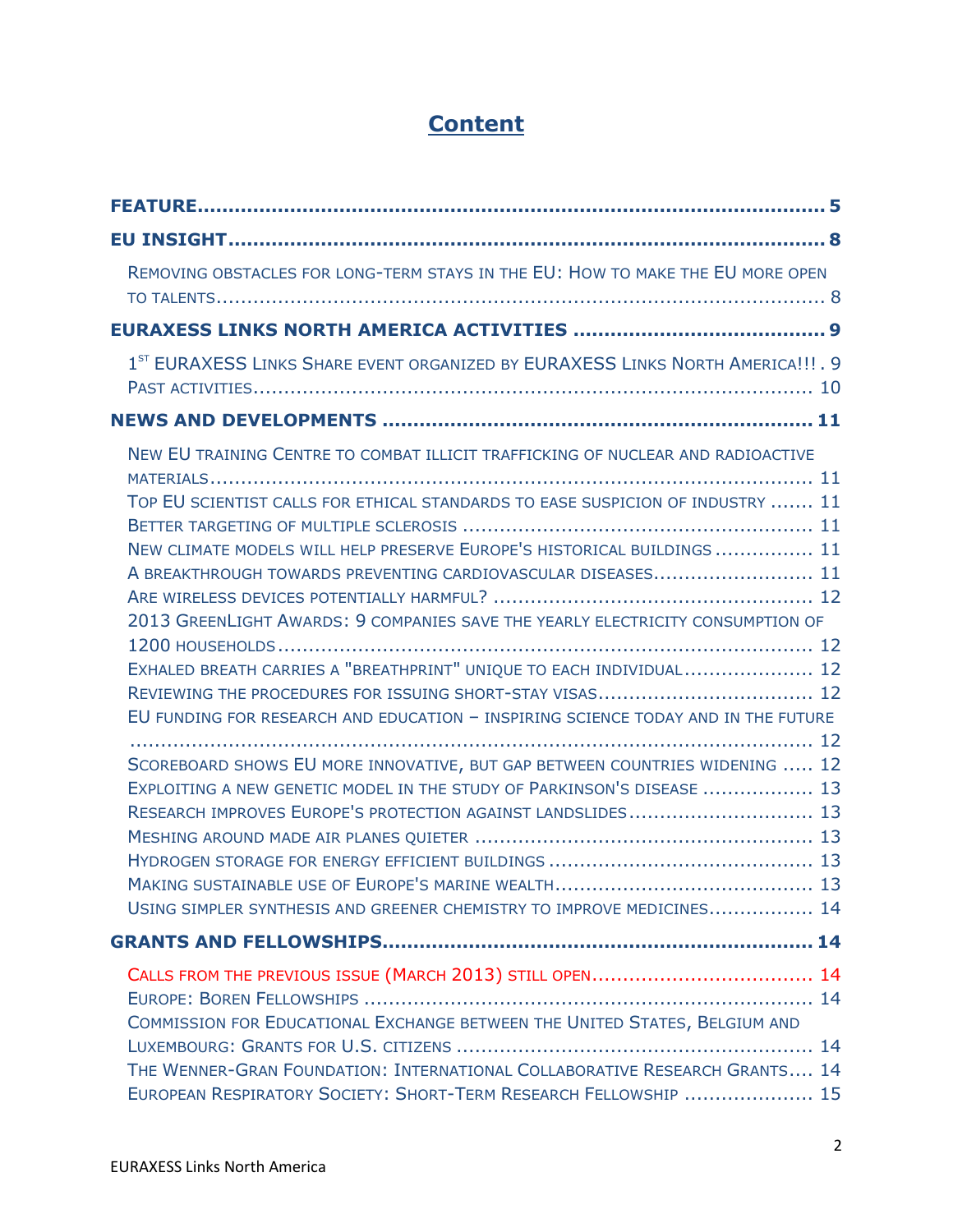| CZECH REPUBLIC: OFFICE OF NAVAL RESEARCH: VISITING SCIENTIST PROGRAM  15          |  |
|-----------------------------------------------------------------------------------|--|
| DENMARK: RESEARCH, DEVELOPMENT AND DEMONSTRATION WITHIN ENERGY EFFICIENT          |  |
|                                                                                   |  |
| FRANCE: INSTITUT PASTEUR: DOCTORAL GRANTS, CALMETTE PROGRAM 15                    |  |
| FRANCE: PASTEUR FOUNDATION: POSTDOCTORAL FELLOWSHIPS  16                          |  |
|                                                                                   |  |
| GERMANY: DLR-DAAD RESEARCH FELLOWSHIPS IN THE FIELDS OF SPACE, AERONAUTICS,       |  |
|                                                                                   |  |
| GERMANY: ALEXANDER VON HUMBOLDT: SOFJA KOVALEVSKAJA AWARD  17                     |  |
| GERMANY: VOLKSWAGEN FOUNDATION: 'FREIGEIST' FELLOWSHIPS 17                        |  |
| GERMANY: VOLKSWAGEN FOUNDATION: STATE, SOCIETY, AND ECONOMY IN CHANGE -           |  |
| MULTILATERAL-COOPERATIVE RESEARCH PROJECTS ON THE ARAB WORLD 17                   |  |
| IRELAND: SCIENCE FOUNDATION IRELAND: US-IRELAND R&D PARTNERSHIP PROGRAMME 17      |  |
| THE NETHERLANDS: THE NETHERLANDS ORGANISATION FOR SCIENTIFIC RESEARCH (NWO):      |  |
|                                                                                   |  |
|                                                                                   |  |
| SWEDEN - SWEDISH FOUNDATION FOR INTERNATIONAL COOPERATION IN RESEARCH AND         |  |
|                                                                                   |  |
| SWITZERLAND: SWISS NATIONAL SCIENCE FOUNDATION (SNSF): INTERNATIONAL              |  |
|                                                                                   |  |
| UK: THE ROYAL SOCIETY: INTERNATIONAL EXCHANGES SCHEME  19                         |  |
| UK: EPSRC: NUCLEAR ENERGY UNIVERSITY PROGRAMS (NEUP): INTEGRATED RESEARCH         |  |
| PROJECT (IRP): US/UK COLLABORATIVE FUNDING OPPORTUNITY  19                        |  |
| UK: NERS: STANDARD RESEARCH GRANTS (INCLUDING NEW INVESTIGATOR GRANTS) 19         |  |
| UK: WELLCOME TRUST: WELLCOME TRUST-MASSACHUSETTS INSTITUTE OF TECHNOLOGY          |  |
|                                                                                   |  |
|                                                                                   |  |
| AUSTRIA: AUSTRIAN DATABASE FOR SCHOLARSHIPS AND RESEARCH GRANTS  20               |  |
|                                                                                   |  |
| BELGIUM: THE PRODEX PROGRAMME (SPACE RESEARCH AND APPLICATIONS) 20                |  |
|                                                                                   |  |
|                                                                                   |  |
|                                                                                   |  |
| GERMANY: THE GERMAN CENTER FOR RESEARCH AND INNOVATION 21                         |  |
| IRELAND: SCIENCE FOUNDATION IRELAND: SFI / EI TECHNOLOGY INNOVATION DEVELOPMENT   |  |
|                                                                                   |  |
| ITALY: TRAINING OPPORTUNITIES AT THE ITALIAN NATIONAL AGENCY FOR NEW TECHNOLOGIES |  |
|                                                                                   |  |
| LUXEMBOURG: FNR (NATIONAL RESEARCH FUNDING AGENCY): INTER MOBILITY PROGRAM 21     |  |
| LUXEMBOURG: FNR (NATIONAL RESEARCH FUNDING AGENCY): CATALYZING NEW                |  |
|                                                                                   |  |
| NORWAY: U.S. - NORWAY FULBRIGHT FOUNDATION FOR EDUCATIONAL EXCHANGE 22            |  |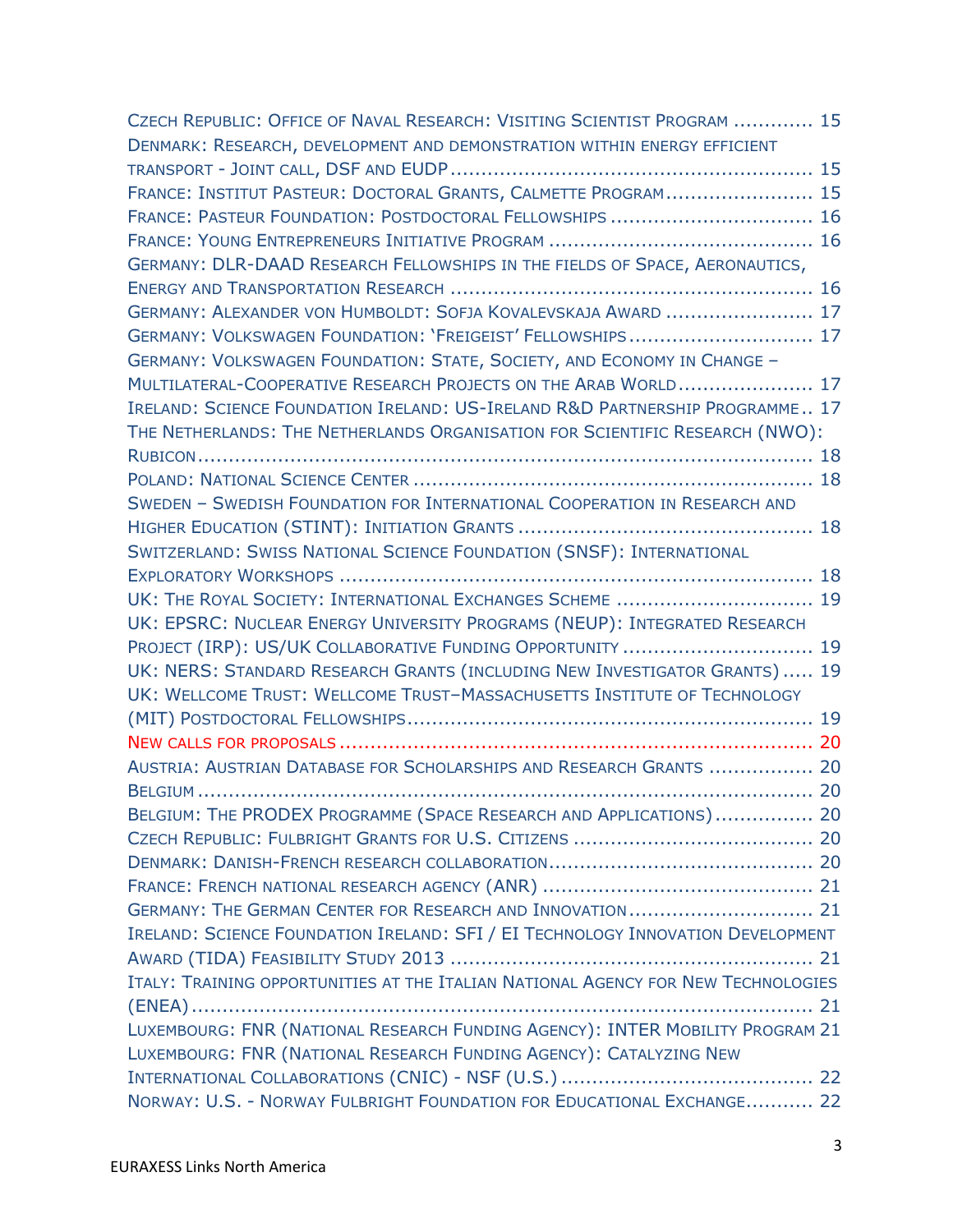| POLAND: FOUNDATION FOR POLISH SCIENCE: IDEAS FOR POLAND PROGRAM  22<br>POLAND: FULBRIGHT DISTINGUISHED CHAIR IN AMERICAN STUDIES OR LITERATURE 2014-15         |  |
|----------------------------------------------------------------------------------------------------------------------------------------------------------------|--|
|                                                                                                                                                                |  |
| POLAND: FULBRIGHT DISTINGUISHED CHAIR IN EAST EUROPEAN/EURASIAN STUDIES 2014-                                                                                  |  |
| POLAND: FULBRIGHT POST-DOCTORAL FELLOWSHIPS FOR U.S. UNIVERSITY FACULTY 2014-15                                                                                |  |
|                                                                                                                                                                |  |
| SPAIN: INTER- AND INTRA-COUNTRY LECTURERS. FOR THE ACADEMIC YEAR 2012-2013  23<br>SPAIN: SENIOR LECTURERS. FOR THE ACADEMIC YEAR 2014-2015  23                 |  |
| SPAIN: POSTDOCTORAL RESEARCH. FOR THE ACADEMIC YEAR 2014-2015  24                                                                                              |  |
| SWEDEN: SWEDISH RESEARCH COUNCIL: CONFERENCE GRANT 24                                                                                                          |  |
| SWITZERLAND: SWISS NATIONAL SCIENCE FOUNDATION: INTERNATIONAL SHORT VISITS 24<br><b>SWITZERLAND: SWISS NATIONAL SCIENCE FOUNDATION: MARIE HEIM - VÖGTLIN -</b> |  |
|                                                                                                                                                                |  |
| SWITZERLAND: SWISS NATIONAL SCIENCE FOUNDATION: ADVANCED POSTDOC. MOBILITY 24<br>TURKEY: TUBITAK: FELLOWSHIPS FOR VISITING SCIENTISTS AND SCIENTISTS ON        |  |
| UK: ENGINEERING AND PHYSICAL SCIENCES RESEARCH COUNCIL (EPSRC): EPSRC                                                                                          |  |
| UK: MEDICAL RESEARCH COUNCIL (MRC): INTELLECTUAL DISABILITIES: RISK FACTORS<br>AFFECTING THE TRAJECTORY OF DEVELOPMENT AND THEIR IMPACT ON MENTAL HEALTH       |  |
|                                                                                                                                                                |  |
|                                                                                                                                                                |  |
| US: FUNDING OPPORTUNITIES FROM NATIONAL SCIENCE FOUNDATION  26<br>CALLS FOR PROPOSALS FROM THE EUROPEAN COMMISSION'S DIRECTORATE-GENERAL FOR                   |  |
| CALLS FOR TENDERS RELATED TO THE DIRECTORATE-GENERAL FOR RESEARCH AND                                                                                          |  |
|                                                                                                                                                                |  |
| GUIDE TO EUROPE/U.S. OPPORTUNITIES IN RESEARCH AND CAREER DEVELOPMENT 27                                                                                       |  |
|                                                                                                                                                                |  |
|                                                                                                                                                                |  |
|                                                                                                                                                                |  |
|                                                                                                                                                                |  |
|                                                                                                                                                                |  |
|                                                                                                                                                                |  |
|                                                                                                                                                                |  |
|                                                                                                                                                                |  |
|                                                                                                                                                                |  |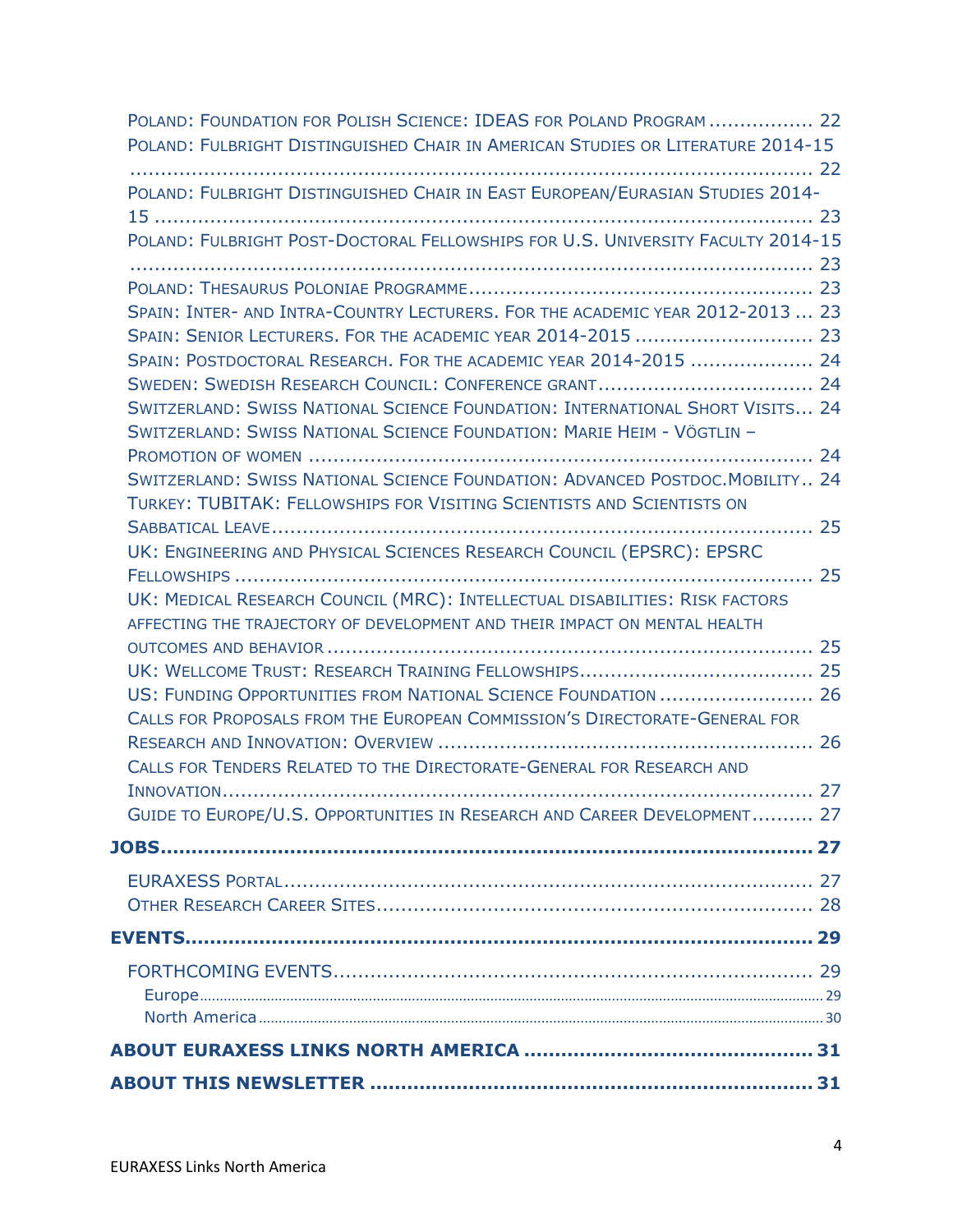# <span id="page-4-0"></span>**FEATURE**

For this issue of our newsletter we interviewed Daniel Abbott a PhD Candidate at the Northeastern University in Boston, MA, USA. His first mobility experience was in Prague, Czech Republic where he spent almost two years of his PhD. He would never imagine his stay in Europe to be so crucial for his next research career step.



# **Q: Tell us a little bit about your background: What stage of your career you are in? What is your field of research and home institution?**

*A: Currently, I am still a graduate student working towards my PhD. I am a chemistry major with a specialization in electrochemistry at Northeastern University in Boston, MA, USA. I am due to graduate in about 4-7 months and I am still unsure about what I want to do and where I want to live afterwards. Currently I am considering post-doc and industrial research positions in both the USA and Europe.*

## **Q: How did you find out about the possibility to move to Europe?**

*A: I was lucky with the opportunity to move to Europe. My PhD advisor at Northeastern University is very well connected with other scientists in the field. Through him I was able to meet a research scientist in the Czech Republic who was interested in hiring a student on a 1-year contract.* 

### **Q: Where did you move (country, host institution) and for how long?**

*I moved to Prague in the Czech Republic and joined a research group at the Heyrovsky Institute of Physical Chemistry. It was only supposed to be a 1-year contract, but I have been here for 1 year and 7 months now with another 1-3 months left before I return to the USA.*

### **Q: Was your stay funded by national, European or international sources?**

*A: During the majority of my stay I was funded by a Marie Curie fellowship from the EU. After the funding from the EU ended, I continued to receive funding from the Heyrovsky Institute of Physical Chemistry and Northeastern University.*

# **Q: Tell us a bit about your experience with the relocation from one country to another. Who helped you? Where did you find useful information? Did you know about EURAXESS?**

*A: My relocation from the USA to the Czech Republic was difficult at first. I had never studied abroad or traveled to Europe. For the most part I had remained within*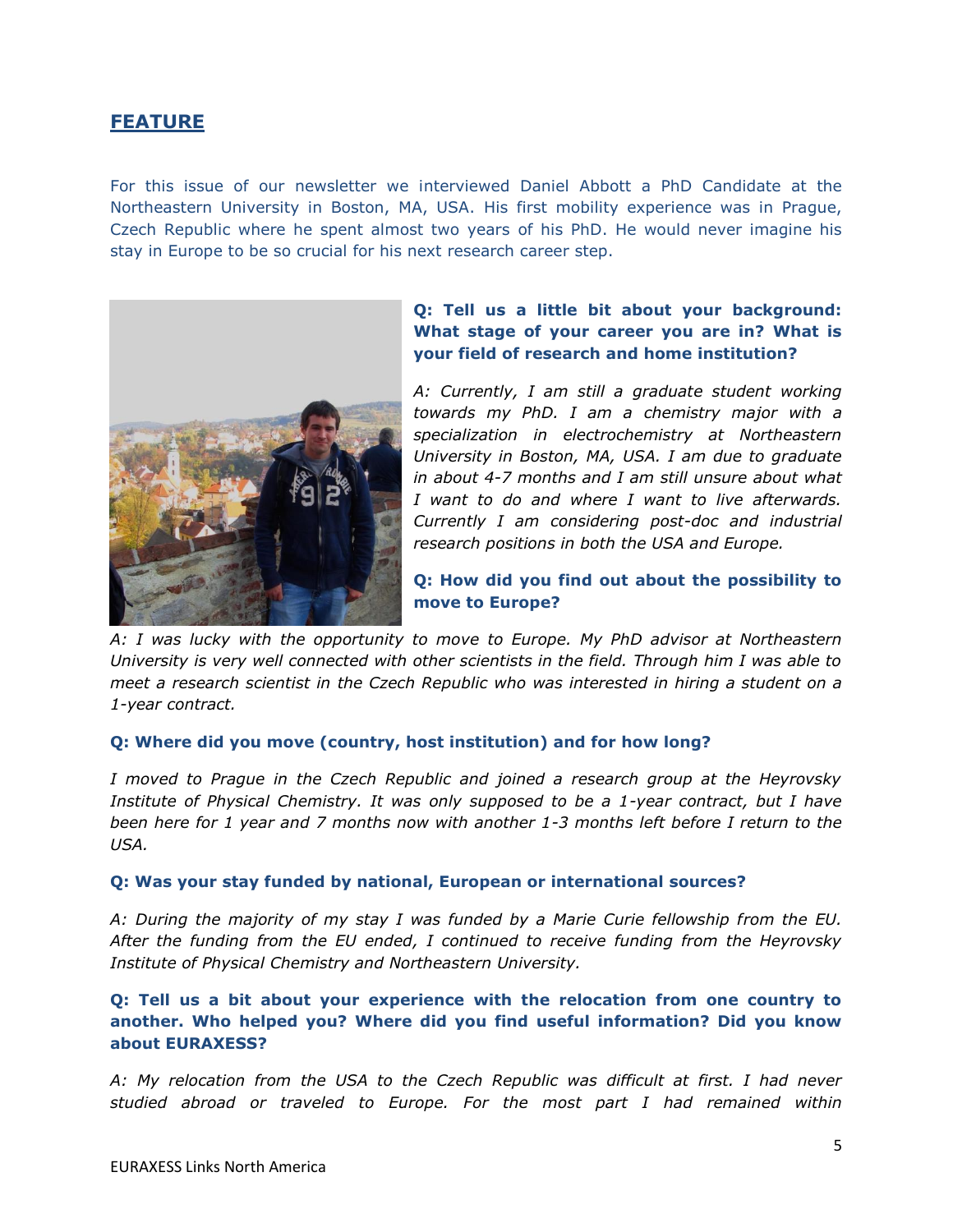*Massachusetts and never lived far from home, so moving to a foreign country was a big step for me and rather intimidating. When I first moved here I received a lot of help from my advisor in the Czech Republic. He was able to point me in the right direction when I needed help with the essentials, such as finding an apartment, opening a bank account, getting a new cell phone, and where to find items in the grocery store. EURAXESS was also a huge help. The staff was always incredibly friendly and helpful and there were a few times where I made mistakes and the staff went out of their way to help me correct the issue. EURAXESS was able to help me with my visas, attend Czech language courses, and meet other foreign research students. I went on a daytrip arranged by EURAXESS to Cesky Krumlov and that is still one my most memorable trips. It was my first time out of Prague and I made some great friends that I still talk to and travel with today. Since I moved here alone and did not know anyone, the friends I made through EURAXESS really helped me become more comfortable with my stay aboard.* 

## **Q: Did you experience culture shock after arriving in the new country?**

*A: There was absolutely a culture shock when I arrived in the Czech Republic. There are many differences that were so obvious at first but are so subtle now. Of course there are the more obvious things like language, food, architecture, and the general mentality of the people. But then there are the small funny things that I notice, like how they use lever handles instead of doorknobs, or how the electrical sockets are different and learning to think in terms of the metric system and degrees Celsius required some practice. Now, when I return to the USA, I notice that I encounter reverse culture shock: It's strange to hear English everywhere and be able to eavesdrop on other peoples' conversations, or how prices of food and beer change so much, or how laws regarding things such as drinking, nudity, health insurance, etc. differ.*

# **Q: How would you describe your professional and personal experience of living and working in Europe? What are the pros and cons of this kind of mobility?**

*A: My personal experience of living in Europe has been incredible. I have never traveled so much in my life. Before, I had very few international friends, now I have friends from all over the world that I will continue to be friends with for years to come. I used to be intimidated by traveling, and now I am ready and willing to travel anywhere when I have the opportunity. I feel that living abroad really helped me to grow and to expand the way I think about things. I was raised in the USA and never left, so it was all I ever knew, but after living abroad and being exposed to so many different cultures I feel that I have a much different perspective on life. The friends I've made, the experiences I've had, the places I've been... I can't imagine how redundant my life would be if I had not taken this opportunity. Working in Europe has also been much different. I'm not sure if it's just by chance, but I feel much more relaxed in Europe than I did in the USA. I feel that in the USA, or at least in the Boston area, people put far too much stress on working hard and trying to make money to afford a luxurious lifestyle; people live to work and hope to buy happiness. In Europe I feel that people work hard but they still know how to enjoy themselves and appreciate the important things in life. People in Europe seem to live within their means rather than racking up credit card debt to buy things they don't need and they seem to appreciate their personal time much more.*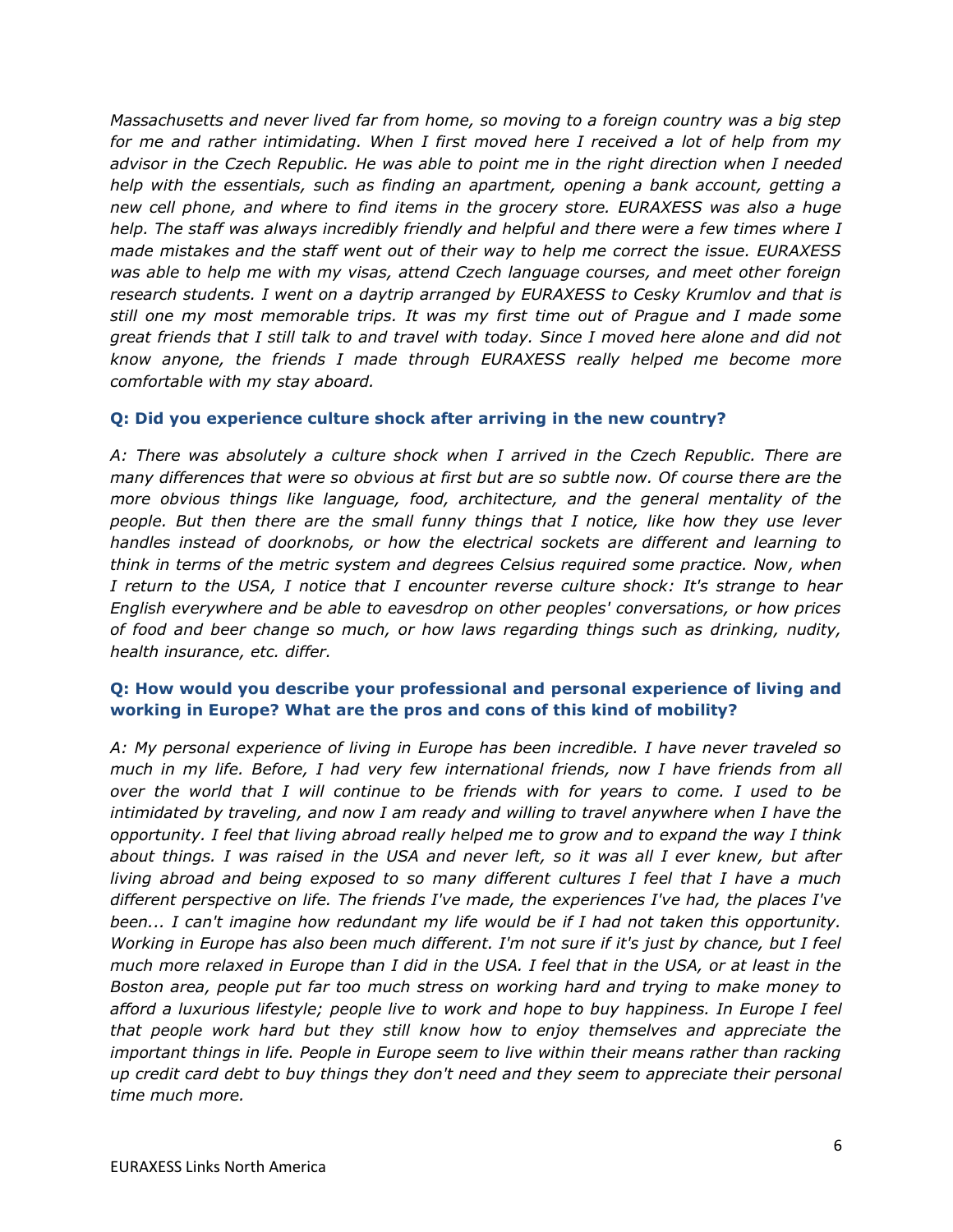# **Q: Do you feel it has helped you grow in your career? Would you recommend it to your fellows?**

*Yes, I definitely think that is has helped me get ahead in my career. I have the feeling that before, I was very narrow-minded and that I limited my employment options only to the US and to the Boston area, more specifically. After moving here I am now considering post-doc and other research positions throughout Europe. Through my advisor in the Czech Republic I've met many leading scientists in my field and my stay in Europe has opened my eyes to other opportunities that I had never considered before.*

## **Q: Would you consider going to conduct research in Europe again?**

*A: I was reluctant to consider researching in Europe again, but only because it is so far from my home and my family. But within the last few months I've really grown comfortable here and now I am really reluctant to leave Europe. At this point, I would absolutely consider doing research here again.* 

# **Q: What would you say to those researchers that have never been to Europe? Is it worthwhile? Will you be able to use the knowledge gained to further enhance your research career after returning to the US?**

*A: I would recommend researching in Europe to anyone who hasn't done it. It's an experience that everyone should get. For me, the actual research in the USA and Europe was very similar and there wasn't much of a difference other than the network of people you encounter. In Europe it's very international; although the USA can also be like this if you're in the right research group. But the additional experiences that you get outside of the research are really what matters to me. Living here really taught me a lot about myself and changed me for the better. Since I moved here I've learned to be much more social and independent.* 

*I think my research experience in Prague will help enhance my career for many reasons. I've met many leading scientists in my field throughout my stay, and my advisor is well connected with them as well. This opens up many opportunities for me to secure a post-doc position in Europe or possibly an industrial research position. During my stay here I was also able to travel to Japan to conduct research experiments for a couple weeks. I've also given a presentation at an international conference and I participated in a brief internship in a very reputable company in the UK. All these experiences will help me in seeking a research career after my research stay in Europe.*

To conclude, the following sentence says it all: "I would absolutely recommend it to my fellows. It has been an invaluable experience. Since I have been home, my colleagues keep asking me about my experiences and I recommend working abroad to all of them if they have the opportunity."

### **Thank you very much for the interview!!!**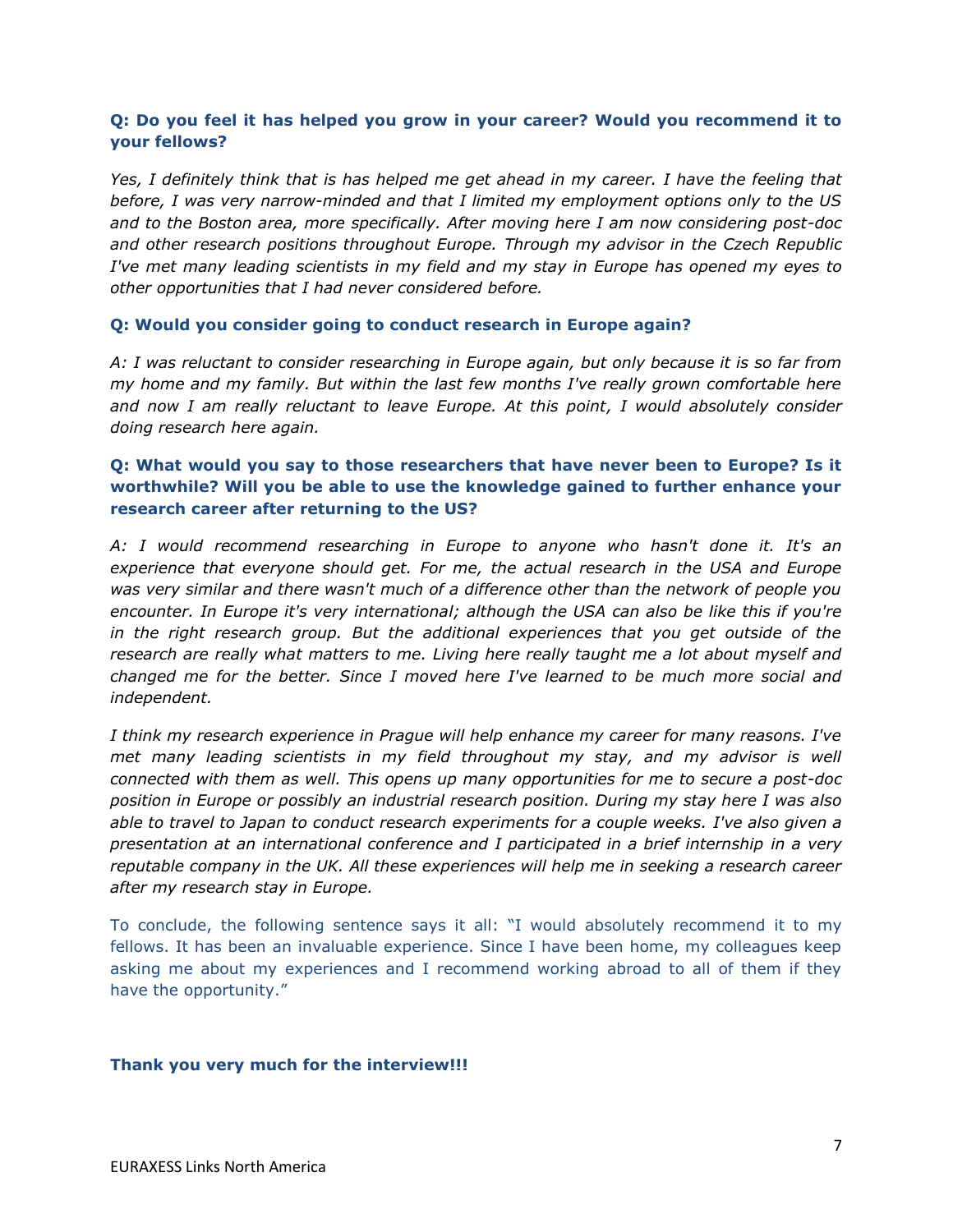# <span id="page-7-0"></span>**EU INSIGHT**

# <span id="page-7-1"></span>**Removing obstacles for long-term stays in the EU: How to make the EU more open to talents**

On 25 March 2013, the European Commission presented its proposal for a single new [directive](http://ec.europa.eu/dgs/home-affairs/e-library/documents/policies/immigration/study-or-training/docs/students_and_researchers_proposal_com_2013_151_en.pdf) which aims at making it easier and more attractive for non-EU students, researchers and other groups to enter and stay in the EU for periods exceeding three months. In combining and improving the current two directives the Commission sets out to remove obstacles facing third-country nationals when planning a long-term stay in the EU – an important step to establish Europe as a world centre for excellence and attract bright minds from outside the EU.

### **Background and shortcomings**

Currently, two directives regulate the migration flows of students and researchers from third-countries: [Directive 2005/71/EC](http://eur-lex.europa.eu/LexUriServ/LexUriServ.do?uri=OJ:L:2005:289:0015:0022:EN:PDF) (12 Oct. 2005) and [Directive 2004/114/EC](http://eur-lex.europa.eu/LexUriServ/LexUriServ.do?uri=OJ:L:2004:375:0012:0018:En:PDF) (13 Dec. 2004). The first one covers the "procedure for admitting third-country nationals for the purposes of scientific research", while the 2004 directive lays down "the conditions of admission of third-country nationals for the purposes of studies, pupil exchange, unremunerated training or voluntary service".

But in 2011, the implementation reports<sup>1</sup> for these two directives revealed profound weaknesses: These shortcomings concern key issues such as admission procedures including visas, rights (including mobility aspects) and procedural safeguards. The current rules are insufficiently clear or binding, not always fully coherent with (and supportive of) existing EU funding programmes (e.g. mobility measures such as [Marie Curie](http://ec.europa.eu/research/mariecurieactions/) or [Erasmus Mundus\)](http://ec.europa.eu/education/external-relation-programmes/mundus_en.htm), and sometimes fail to address the practical difficulties that applicants face. Furthermore, the personal scope of the current framework is limited. Therefore, the reports came to the conclusion that amendments and improvements are necessary.

This conclusion is reinforced by the fact that the policy context of today is very different to that in which the Directives were adopted. Human capital is one of Europe's key assets in the context of the [Europe 2020 Strategy](http://eur-lex.europa.eu/LexUriServ/LexUriServ.do?uri=COM:2010:2020:FIN:EN:PDF) and the need to ensure smart, sustainable and inclusive growth. Immigration from outside the EU is one source of highly skilled people, and third-country national students and researchers in particular are groups which are increasingly sought after.

#### **The new proposal – Objectives and Amendments**

The new proposal does not only address the shortcomings identified in the implementation reports but also the task of the European Union to "develop a common immigration policy aimed at ensuring, at all stages, the efficient management of migration flows, fair treatment of third-country nationals residing legally in Member States, and the prevention of, and enhanced measures to combat, illegal immigration and trafficking in human beings", as stated in Article 79 (1) of the 'Treaty on the Functioning of the European Union'.

Specific objectives were identified in light of the problems outlined above:

• to improve the conditions of admission by better linking obtaining the relevant authorisations and improving decision-making processes for these authorisations;

 $\ddot{\phantom{a}}$ 

<sup>&</sup>lt;sup>1</sup> [Executive summary of the impact assessment for the Directive 2005/71/EC](http://ec.europa.eu/euraxess/pdf/directive_executive_summary_22092011.pdf) and Report on the application of [Directive 2004/114/EC.](http://ec.europa.eu/dgs/home-affairs/e-library/documents/policies/immigration/pdf/study-or-training/1_en_act_part1_v6.pdf)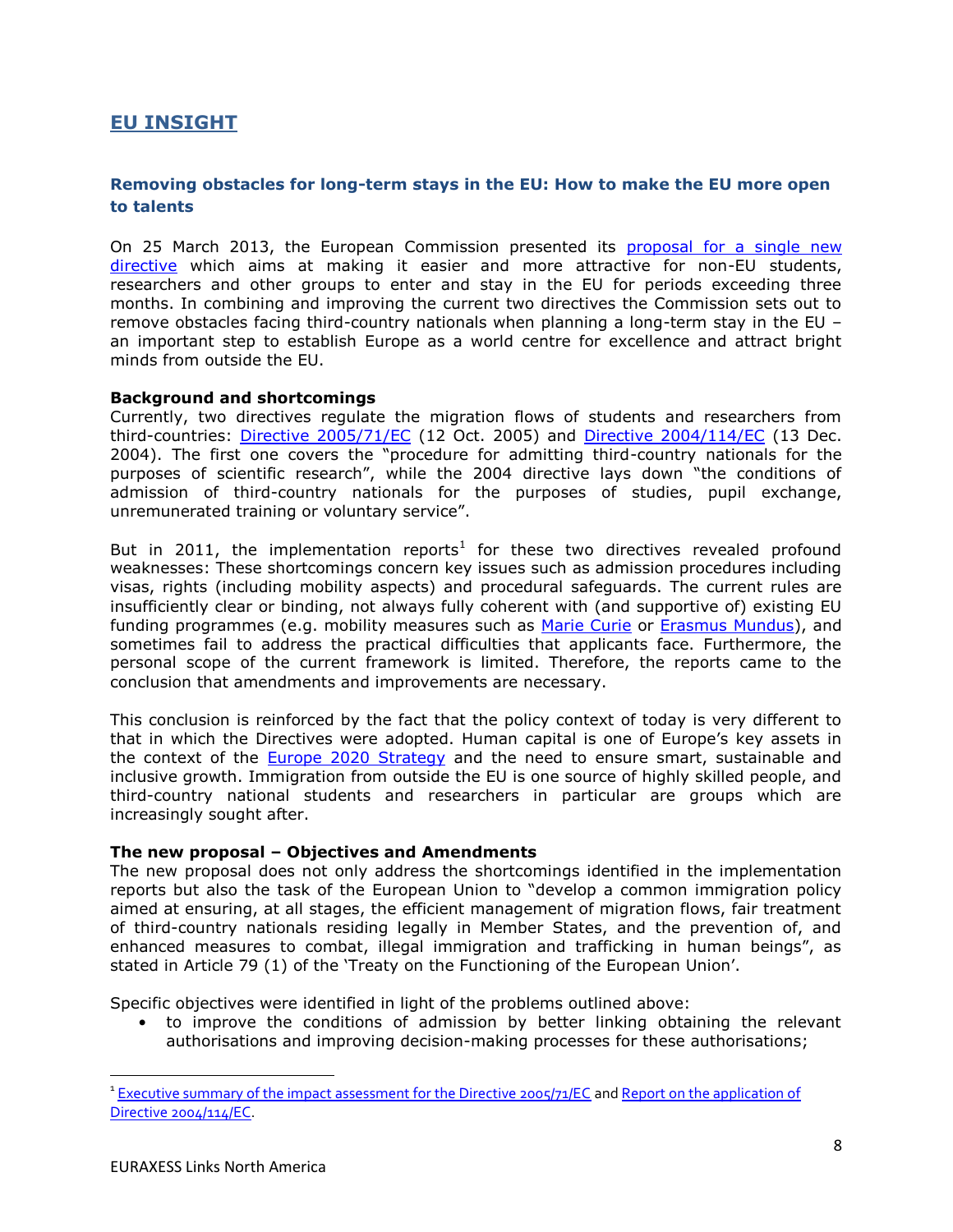- making provisions clearer and binding for the other groups they apply to;
- to strengthen the link between provisions on Union programmes including mobility measures such as Erasmus Mundus and Marie Curie Fellowships;
- to improve procedural guarantees, such as time limits for decisions on applications (60-day time limit for Member States authorities);
- to improve access to seek employment and the labour market, both for students during their studies as well as to give researchers and students the possibility to remain on the territory under certain conditions after finishing their studies or research to identify job opportunities (although this will not amount to an automatic right to work, as granting a work permit remains a national responsibility);
- to facilitate intra-EU mobility (through simpler and more flexible rules);
- to set out coherent provisions ensuring the protection of au pairs and remunerated trainees (who are not yet covered by the existing EU legislation).

### **What next?**

The proposed Directive which is presented in the form of a recast now needs to be discussed and agreed upon by the European Parliament and the Council of the EU. The Commission hopes for the new rules to take effect as of 2016.

Sources:

(1) "[Proposal for a DIRECTIVE OF THE EUROPEAN PARLIAMENT AND OF THE COUNCIL on](http://ec.europa.eu/dgs/home-affairs/e-library/documents/policies/immigration/study-or-training/docs/students_and_researchers_proposal_com_2013_151_en.pdf)  the conditions of entry and residence of third-country nationals for the purposes of research, studies, pupil exchange, remunerated and unremunerated training, voluntary service and [au pairing](http://ec.europa.eu/dgs/home-affairs/e-library/documents/policies/immigration/study-or-training/docs/students_and_researchers_proposal_com_2013_151_en.pdf)" (2013/0081 (COD)).

(2) "[Commission Staff Working Document: Executive Summary of the Impact Assessment](http://ec.europa.eu/governance/impact/ia_carried_out/docs/ia_2013/swd_2013_0078_en.pdf)  *Accompanying the document* [Proposal for a Directive of the European Parliament and of the](http://ec.europa.eu/governance/impact/ia_carried_out/docs/ia_2013/swd_2013_0078_en.pdf)  [Council on the conditions of entry and residence of third-country nationals for the purposes](http://ec.europa.eu/governance/impact/ia_carried_out/docs/ia_2013/swd_2013_0078_en.pdf)  of research, studies, pupil exchange, remunerated and unremunerated training, voluntary [service and au pairing; Recasting and amending Directives 2004/114/EC and 2005/71/EC](http://ec.europa.eu/governance/impact/ia_carried_out/docs/ia_2013/swd_2013_0078_en.pdf)" (COM(2013) 151 final; SWD(2013) 77 final).

(3) "[Treaty on the Functioning of the European Union, Article 79 \(1\)](http://www.consilium.europa.eu/uedocs/cmsUpload/st06655-re01.en08.pdf)".

(4) European Commission: [Press Release "Making the EU more attractive](http://europa.eu/rapid/press-release_IP-13-275_en.htm) for foreign [students and researchers"](http://europa.eu/rapid/press-release_IP-13-275_en.htm), 25 March 2013.

# <span id="page-8-0"></span>**EURAXESS Links North America Activities**

### <span id="page-8-1"></span>**1 st EURAXESS Links Share event organized by EURAXESS Links North America!!!**

**Where:** Creighton University, Omaha, Nebraska **When:** 4 June 2013 **What:** Research job and funding opportunities in Europe for all

Among the invited speakers, there will be Marie Curie fellows conducting their research in Europe and in the US as well as successful ERC (European Research Council) grantees.

The registration will be open soon. Keep an eye on our website.

If you would like to share ideas and suggestions about possible events in your area and in your field of research, please do so by writing to [northamerica@euraxess.net.](mailto:northamerica@euraxess.net)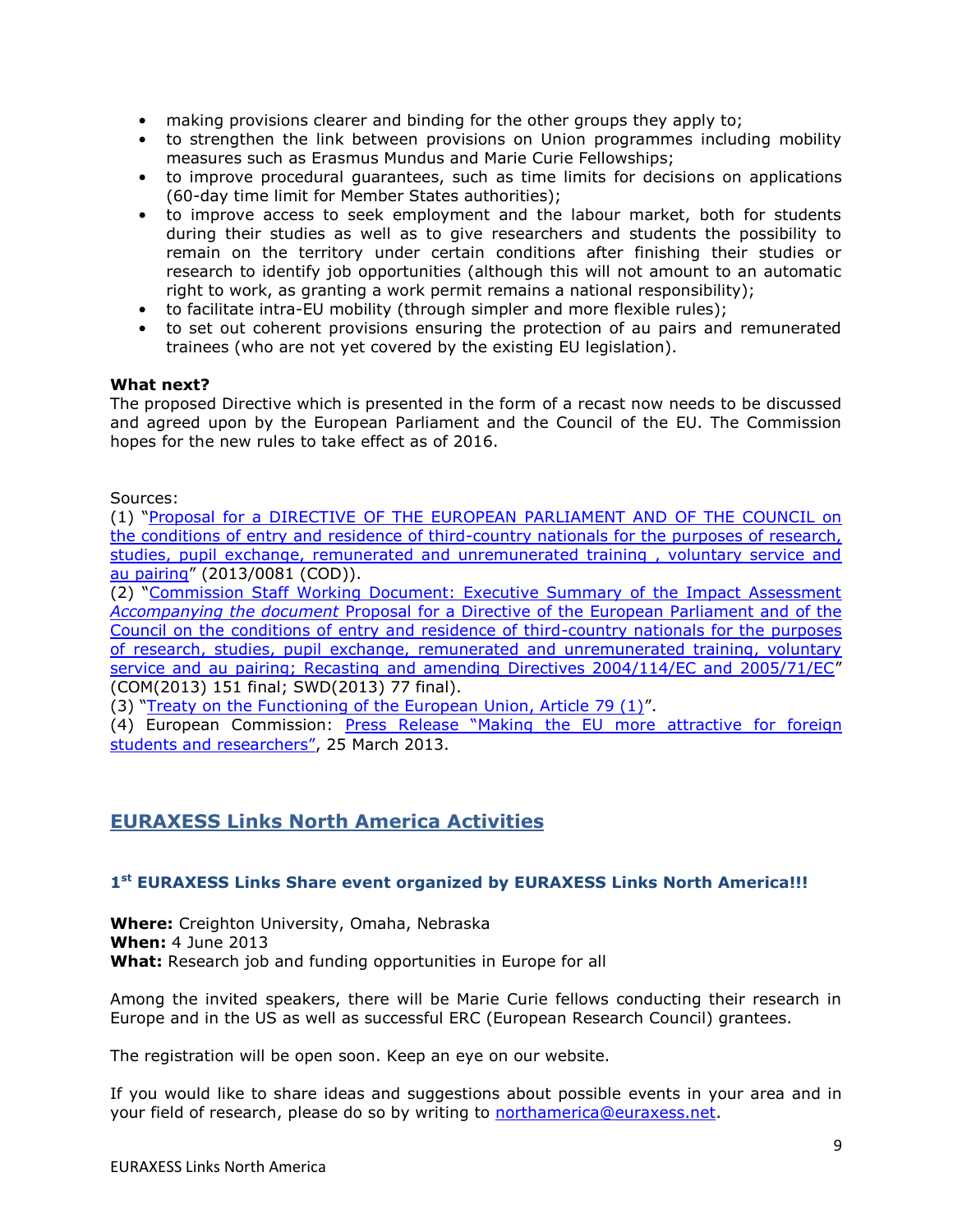### <span id="page-9-0"></span>**Past activities**

#### **Annual Meeting of the American Association for Cancer Research, Washington, DC**

The Annual Meeting of the American Association for Cancer Research took place April  $6 - 10$ 2013 at the Convention Centre in Washington, DC. Over 18 000 researchers from all over the world attended this event. On April 7 a workshop called "Funding Opportunities in Europe for Creative Minds from Anywhere in the World" organized by the ERC team. About 60 participants had a chance to listen to the ERC funding schemes in detail, to three ERC grantees (2 Starting and 1 Advanced grants) and to the EURAXESS – Researchers in Motion Initiative.

[More information](http://www.aacr.org/home/scientists/meetings--workshops/aacr-annual-meeting-2013.aspx)

### **"Destination Europe" Conference, Washington, DC**

The fourth in series of the "Destination Europe" events across the US took place on April 11 2013 at the Cosmos Club in Washington, DC. Speakers representing the European Commission, Spain, Germany, Denmark, France, Poland, Austria, Marie Curie Actions, European Research Council, and EURAXESS presented information including personal testimonials about the rich variety of opportunities available in health research in Europe. A



Photo: EU Delegation to the US

warm welcome was given to about 120 participants by the Ambassador of the European Union to the United States, H.E. João Vale de Almeida and by the Ambassador of the Republic of Ireland, H.E. Michael Collins, representing the Irish Presidency of the Council of the European Union. The event was organized by the European Commission together with the EU Member States.

[More information](http://ec.europa.eu/research/iscp/index.cfm?pg=washington)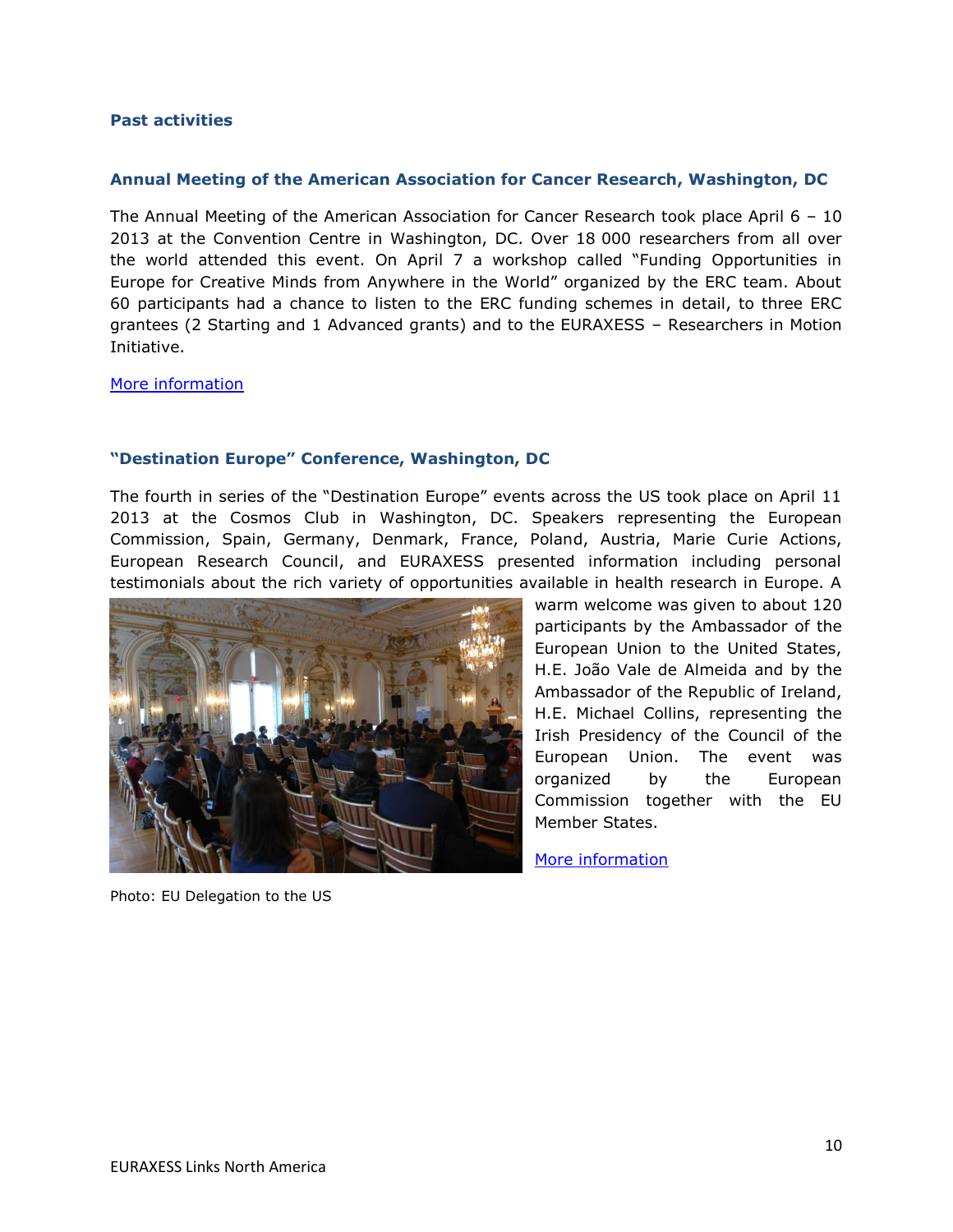# <span id="page-10-0"></span>**NEWS AND DEVELOPMENTS**

# <span id="page-10-1"></span>**New EU training Centre to combat illicit trafficking of nuclear and radioactive materials**

The European Commission launched on 18<sup>th</sup> April 2013 a new European nuclear security training centre (EUSECTRA) in Karlsruhe, Germany. The training centre will instruct frontline officers, trainers and experts on how to detect and respond to illicit trafficking of nuclear or other radioactive materials.

[Read more](http://europa.eu/rapid/press-release_IP-13-338_en.htm)

### <span id="page-10-2"></span>**Top EU scientist calls for ethical standards to ease suspicion of industry**

The suspicion that industrial involvement in science is only geared towards profit threatens to derail European policymaking and new ethical standards could help solve the issue, the EU's chief scientific advisor has said. [Read more](http://www.euractiv.com/science-policymaking/chief-scientist-calls-standards-news-519033)

### <span id="page-10-3"></span>**Better targeting of multiple sclerosis**

European researchers have identified new biological indicators that can predict, among other things, the likely effectiveness of 'interferon-ß', a vital treatment for multiple sclerosis (MS) that is only effective in 50% of patients, in the treatment of individuals with MS. [Read more](http://ec.europa.eu/research/infocentre/article_en.cfm?id=/research/headlines/news/article_13_04_19_en.html&item=All&artid=29713&caller=AllHeadlines)

#### <span id="page-10-4"></span>**New climate models will help preserve Europe's historical buildings**

Europe and the Mediterranean contain more World Heritage sites than any other global region. These sites include hundreds of museums, churches, houses and castles that capture Europe's rich history over the centuries. Preserving these cultural assets will become increasingly complicated, however, as the climate in Europe changes. To predict the effects of climate change on historical buildings, the European Commission has granted  $\epsilon$  4.9 million to the research project Climate for Culture, which comprises 27 partners from all over Europe and Egypt.

[Read more](http://ec.europa.eu/research/infocentre/article_en.cfm?id=/research/headlines/news/article_13_04_17_en.html&item=All&artid=29693&caller=AllHeadlines)

#### <span id="page-10-5"></span>**A breakthrough towards preventing cardiovascular diseases**

The hardening of arteries - also known as 'atherosclerosis' - can cause cardiovascular diseases (CVD), which can lead to heart attacks and strokes. New evidence has been uncovered strengthening the link between inflammation - a defensive reaction of the body and cardiovascular diseases. This could lead to new innovative preventive and therapeutic strategies, and perhaps ultimately to a cure for atherosclerosis. [Read more](http://ec.europa.eu/research/infocentre/article_en.cfm?id=/research/headlines/news/article_13_04_16_en.html&item=All&artid=29673&caller=AllHeadlines)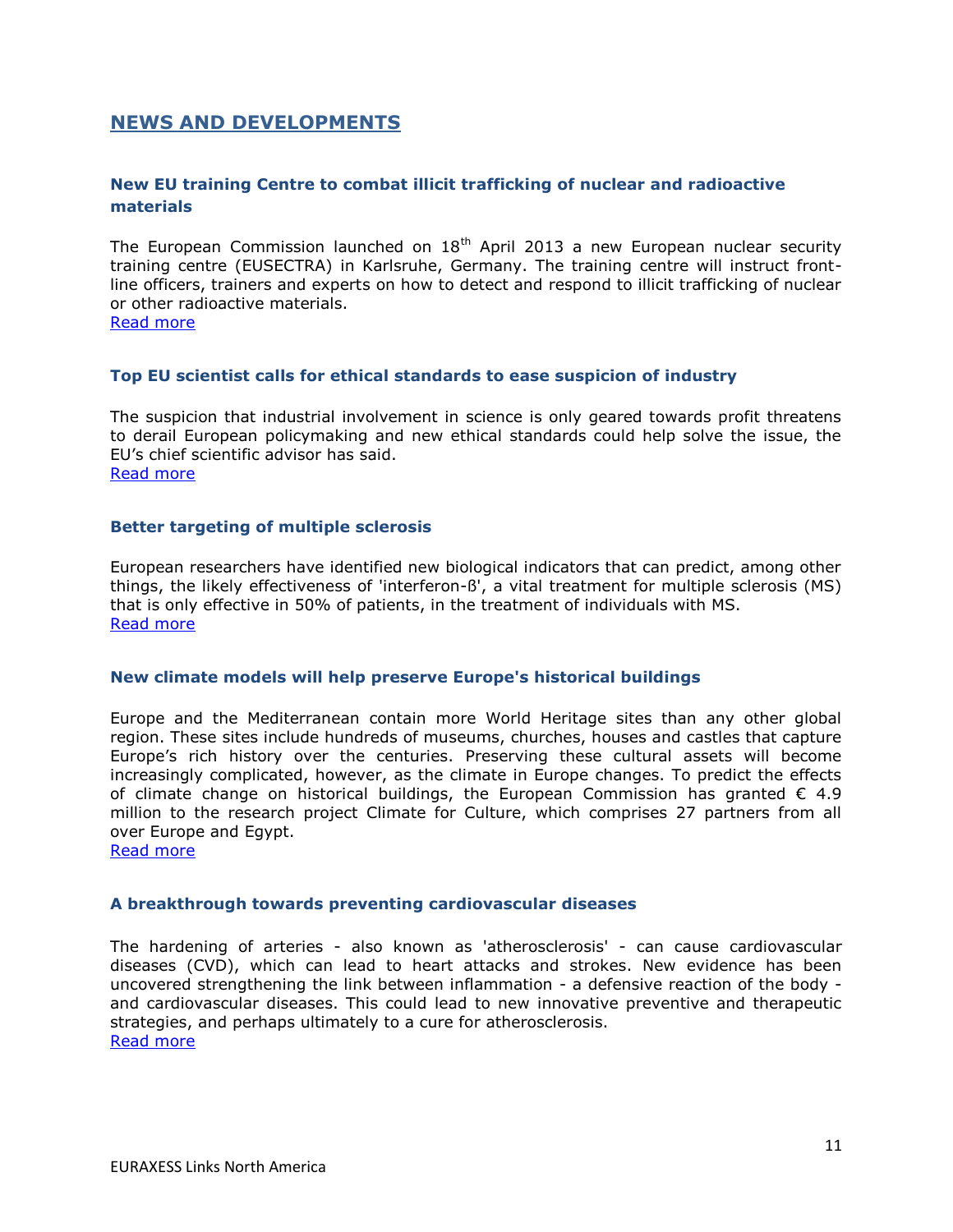#### <span id="page-11-0"></span>**Are wireless devices potentially harmful?**

Mobile "smart" phones, wireless Internet access, bluetooth and other types of wireless communication devices and technologies are becoming so commonplace that it is getting harder to think of the time when they didn't exist. Most people living in the European Union (EU) use some form of wireless equipment, and the number and variety of uses continue to grow. The rapid expansion of these technologies, however, has outpaced research into whether they could post health risks to the people who use and benefit from them. This is where the EU-funded SEAWIND project comes in. [Read more](http://ec.europa.eu/research/infocentre/article_en.cfm?id=/research/headlines/news/article_13_04_12_en.html&item=All&artid=29653&caller=AllHeadlines)

## <span id="page-11-1"></span>**2013 GreenLight Awards: 9 companies save the yearly electricity consumption of 1200 households**

Nine EU-based companies have recently been recognised for their energy-saving efforts, thanks to the installation of energy-efficient lighting technologies. The winners of the European Commission's 2013 GreenLight Awards have achieved yearly electricity savings equal to the total consumption of around 1200 households (3 568,5 MWh - on average, a household consumes 3MWh/year).

[Read more](http://europa.eu/rapid/press-release_IP-13-278_en.htm)

### <span id="page-11-2"></span>**Exhaled breath carries a "breathprint" unique to each individual**

Stable breathprints unique to each person may have diagnostic applications. This is according to an article published in the open access journal PLOS ONE by a research team supported by a Marie Curie European Reintegration Grant. [Read more](http://ec.europa.eu/research/mariecurieactions/news-events/news/2013/exhaled_breath_en.htm)

#### <span id="page-11-3"></span>**Reviewing the procedures for issuing short-stay visas**

The Commission is reviewing the procedures for issuing short-stay visas (less than 3 months) and would like to hear the ideas of the National Contact Points. The idea is to modernise the policy and give an input via the public consultation. [Read more](http://ec.europa.eu/research/mariecurieactions/news-events/news/2013/reviewing_the_procedures_for_issuing_short-stay_visas_en.htm)

#### <span id="page-11-4"></span>**EU funding for research and education – inspiring science today and in the future**

Androulla Vassiliou, European Commissioner for Education, Culture, Multilingualism and Youth, visited the European Organization for Nuclear Research (CERN), meeting CERN scientists and a Swiss delegation on  $15<sup>th</sup>$  April. In her speech, she emphasized that "investing in research is not an option nor an alternative; it is a necessity for Europe in order to build a strong knowledge economy." [Read more](http://ec.europa.eu/research/mariecurieactions/news-events/news/2013/eu_funding_for_research_and_education_inspiring_science_today_and_in_the_future_en.htm)

#### <span id="page-11-5"></span>**Scoreboard shows EU more innovative, but gap between countries widening**

Innovation performance in the EU has improved year on year in spite of the continuing economic crisis, but the innovation divide between Member States is widening. This is the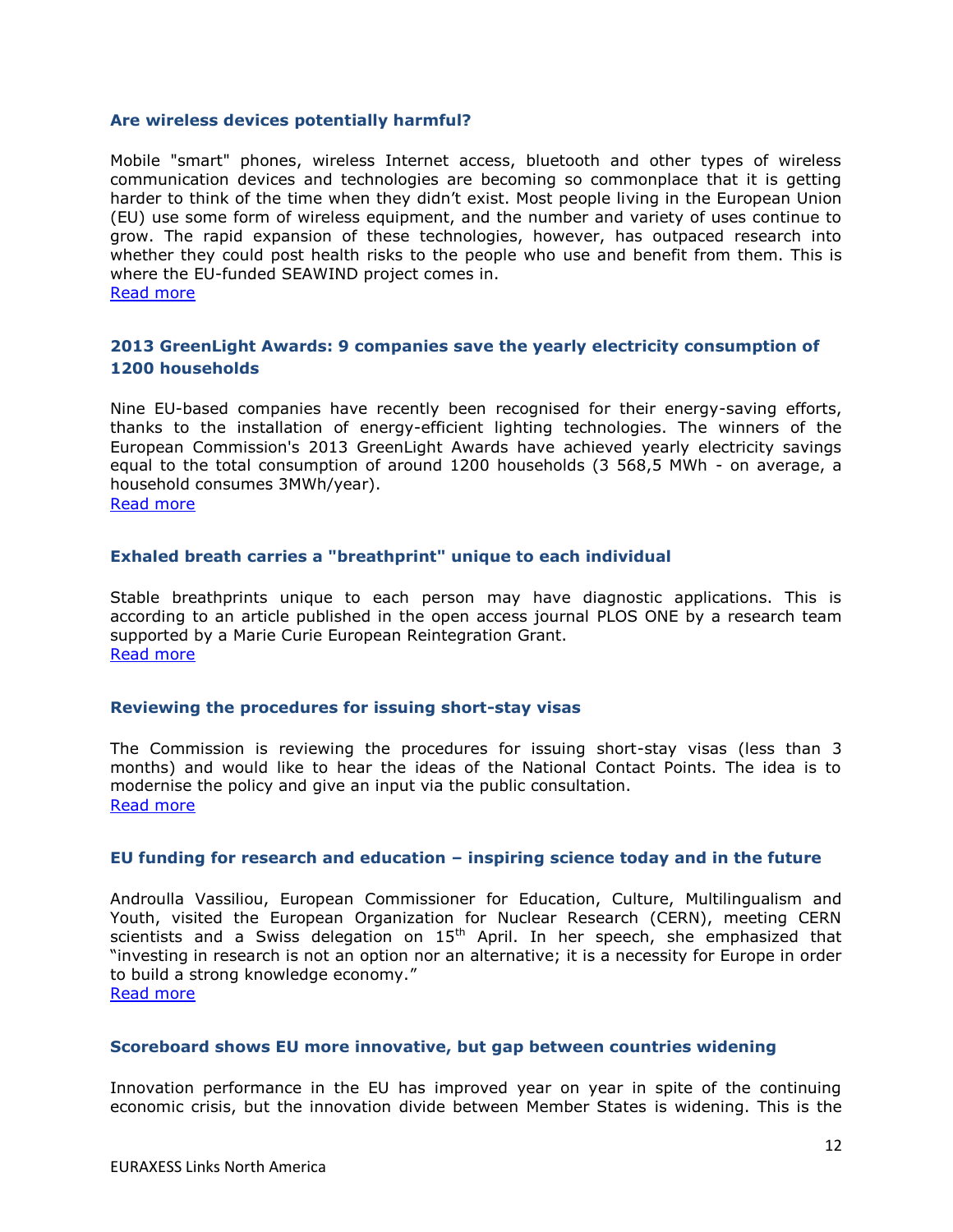result of the European Commission Innovation Union Scoreboard 2013, a ranking of EU Member States. [Read more](http://europa.eu/rapid/press-release_IP-13-270_en.htm)

#### <span id="page-12-0"></span>**Exploiting a new genetic model in the study of Parkinson's disease**

Parkinson's disease is the second most widespread neurodegenerative disease in the world, with an estimated 1.2 million sufferers in Europe alone. One Marie Curie Fellow is carrying out innovative genetic research that could one day lead to a better prognosis for patients. [Read more](http://ec.europa.eu/research/infocentre/article_en.cfm?id=/research/headlines/news/article_13_04_11_en.html&item=All&artid=29636&caller=AllHeadlines)

#### <span id="page-12-1"></span>**Research improves Europe's protection against landslides**

In the decades ahead, landslide risk will probably increase in some regions of Europe as a consequence of climate change and growing population. But landslides' danger can be hidden: though their destruction is plain, in official data landslides are often lumped in with their triggers, such as extreme precipitation, earthquakes or floods. This means that damage wrought by landslides is generally underestimated by analysts, and public awareness of landslide risk is less than that of comparable natural hazards. In order to examine landslide risk and predict changes over the next century across the continent, the European Commission funded €6.6 million towards a recent research project called SafeLand. [Read more](http://ec.europa.eu/research/infocentre/article_en.cfm?id=/research/headlines/news/article_13_04_10_en.html&item=All&artid=29633&caller=AllHeadlines)

#### <span id="page-12-2"></span>**Meshing around made air planes quieter**

Anyone living near an airport will testify to the ferocious sound of airplanes taking off and landing. It can be deafening very close to the runway and still very disruptive at a distance. But thanks to a European Union research project, those thundering flyovers could be muffled, sparing the eardrums of people under the flight paths. [Read more](http://ec.europa.eu/research/infocentre/article_en.cfm?id=/research/headlines/news/article_13_04_05_en.html&item=All&artid=29573&caller=AllHeadlines)

#### <span id="page-12-3"></span>**Hydrogen storage for energy efficient buildings**

Accounting for some 40% of all energy consumption, the building sector is one of Europe's most energy consuming. And as the vast majority of this power comes from fossil fuels, increasing energy efficiency, reducing CO2 emissions and using Renewable Energy Sources (RES) has in recent years become priority. [Read more](http://ec.europa.eu/research/infocentre/article_en.cfm?id=/research/headlines/news/article_13_04_03_en.html&item=All&artid=29553&caller=AllHeadlines)

#### <span id="page-12-4"></span>**Making sustainable use of Europe's marine wealth**

Health-care products, cosmetics and infant formulas are just a few everyday products that use molecules derived from marine organisms. A ground-breaking EU project has discovered several new sources of these compounds and developed a new method of sustainably manufacturing them. The benefits for Europe, from major pharmaceuticals to regional development, could be immense. [Read more](http://ec.europa.eu/research/infocentre/article_en.cfm?id=/research/headlines/news/article_13_03_26_en.html&item=All&artid=29513&caller=AllHeadlines)

EURAXESS Links North America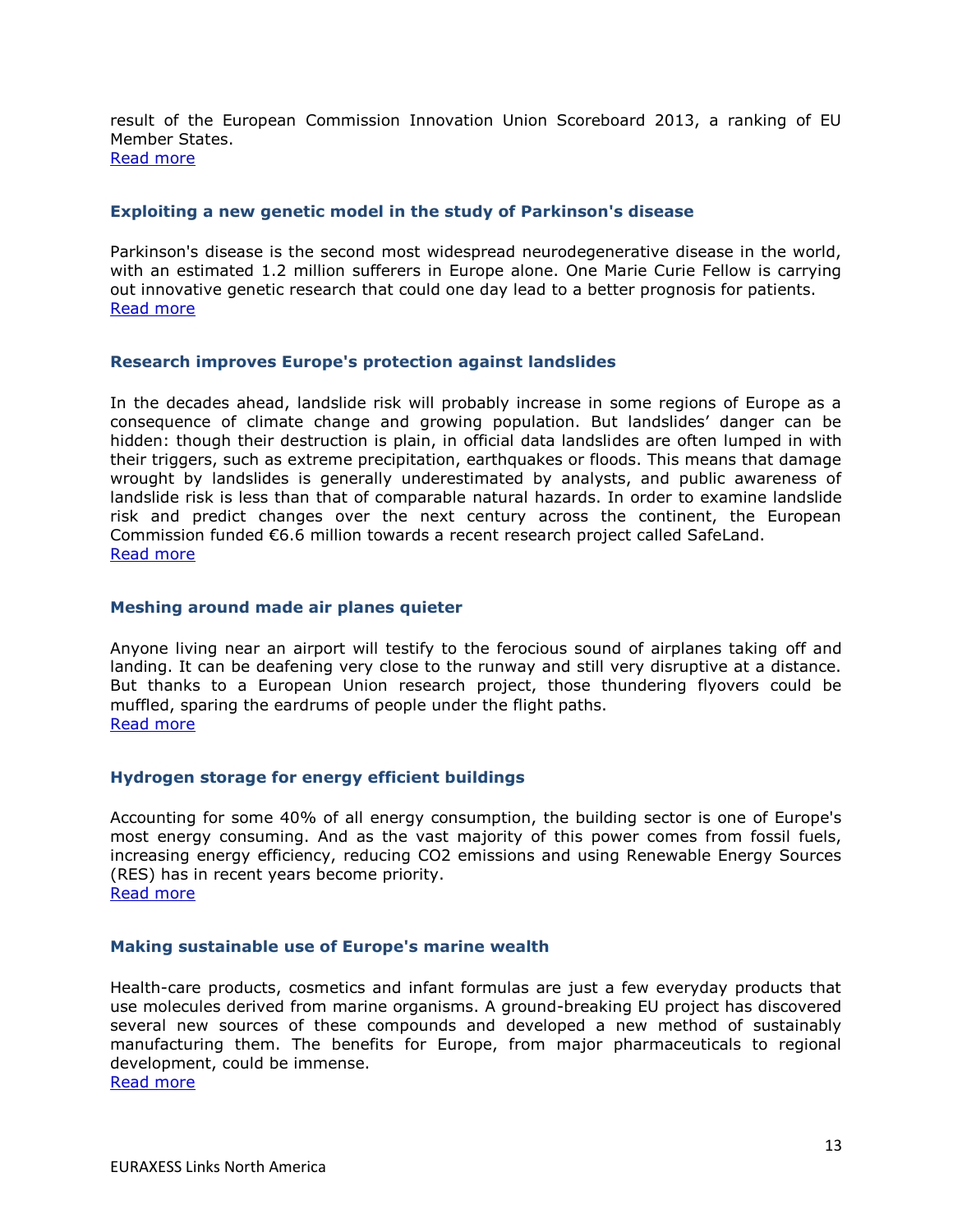#### <span id="page-13-0"></span>**Using simpler synthesis and greener chemistry to improve medicines**

An estimated 170 million people worldwide are infected with hepatitis C, which kills more than 350,000 every year from related illnesses like liver cancer. There is no vaccine for it, and treatments are costly thanks to the complicated chemistry used to make the drugs. However, if a way was found to simplify and speed up the manufacture of hepatitis C drugs, it could slash the costs of treatment and at a stroke promise to wipe out the insidious killer disease.

<span id="page-13-1"></span>[Read more](http://ec.europa.eu/research/infocentre/article_en.cfm?id=/research/headlines/news/article_13_03_25_en.html&item=All&artid=29493&caller=AllHeadlines)

# **GRANTS AND FELLOWSHIPS**

#### <span id="page-13-2"></span>**Calls from the previous issue (March 2013) still open**

#### <span id="page-13-3"></span>**Europe: Boren Fellowships**

Boren Fellowships provide up to \$30,000 to U.S. graduate students to add an important international and language component to their graduate education through specialization in area study, language study, or increased language proficiency. Boren Fellowships support study and research in areas of the world that are critical to U.S. interests, including Africa, Asia, Central & Eastern Europe, Eurasia, Latin America, and the Middle East.

#### Next deadline: **28 January 2014** [More information](http://www.borenawards.org/boren_fellowship)

## <span id="page-13-4"></span>**Commission for Educational Exchange between the United States, Belgium and Luxembourg: Grants for U.S. citizens**

- 1. Grants for Postdoctoral Research or University Lecturing or Pre-Doctoral Research or Studying. All candidates must have at least two years of work-related experience beyond the Bachelor's degree. Grants are for a minimum of three months, maximum one academic year, with preference being given to projects of four months duration.
- 2. Grants for Professionals in International Education. Grants are for a minimum period of 2 months and a maximum period of four months.

Next deadlines: **1 August** for individuals in possession of a doctoral degree or comparable professional experience. **Late October** for candidates without a doctoral degree or limited professional experience.

# [More information](http://www.fulbright.be/fulbright-awards/fulbright-schuman/grants-for-us-citizens/)

#### <span id="page-13-5"></span>**The Wenner-Gran Foundation: International Collaborative Research Grants**

The International Collaborative Research Grant (ICRG) supports international research collaborations between two or more qualified scholars, where the principal investigators bring different and complementary perspectives, knowledge, and/or skills to the project. Supplemental funds are also available to provide essential training for academic research participants in ICRG-funded projects (co-applicants, students, as well as other professional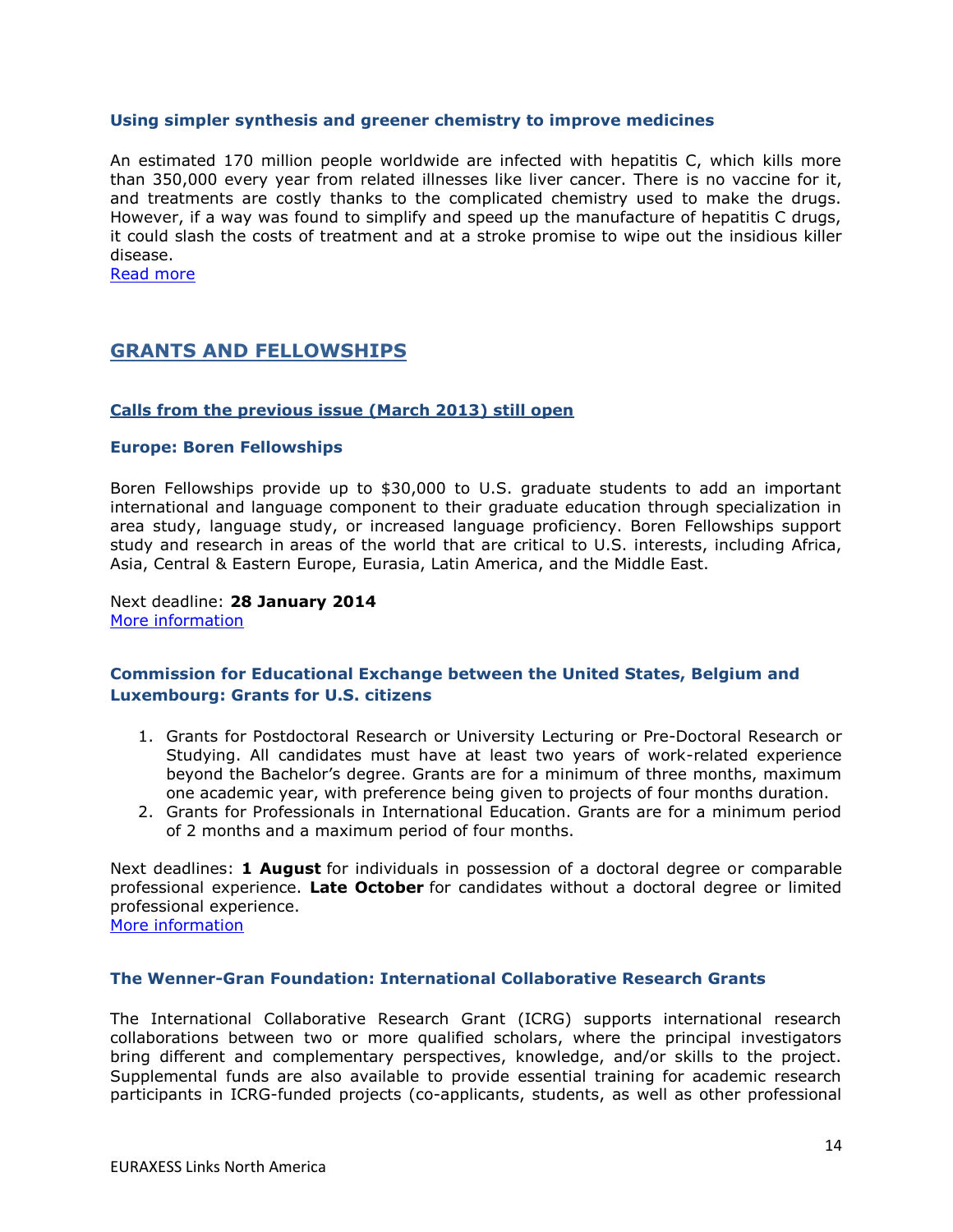colleagues). By encouraging international collaborations, the grant contributes to the **development of an international anthropology** that values and incorporates different national perspectives and resources. By providing training funds, the grant helps to build capacity in countries were anthropology may be under-resourced.

Next deadline: **1 June** [More information](http://www.wennergren.org/programs/international-collaborative-research-grants)

#### <span id="page-14-0"></span>**European Respiratory Society: Short-Term Research Fellowship**

Research Training Fellowships are established to enable young scientists and clinicians to visit a Host Unit in a (European) country other than the candidate's own, with the aim of learning a research technique not available in the Home Unit. The research training should benefit the Home Unit when the applicant returns there, by leading to research developments and activities back onsite.

Next deadline: **1 October** [More information](http://www.ersnet.org/ers-funding/fellowships/short-term.html)

#### <span id="page-14-1"></span>**Czech Republic: Office of Naval Research: Visiting Scientist Program**

VSP is designed to facilitate visits by foreign technologists with Department of the Navy counterparts for the purpose of collaboration. The visits are typically to the United States, but can be to non-U.S. activities of special interest to the Department of the Navy science and technology community. Along with Liaison Visits, the Science & Technology Insertion Program is part of the process to develop international collaborations. Requests should be received **at least eight weeks** in advance of the proposed visit.

[More information](http://prague.usembassy.gov/onr.html)

### <span id="page-14-2"></span>**Denmark: Research, development and demonstration within energy efficient transport - Joint call, DSF and EUDP**

The Danish Council for Strategic Research (DCSR) and The Energy Technology Development and Demonstration Programme (EDDP) offer a total of 25 million DKK to a special effort with the aim to support research, development and demonstration within energy efficient transport.

Next deadline: **14 June** [More information](http://fivu.dk/en/research-and-innovation/funding-programmes-for-research-and-innovation/calls/2013/research-development-and-demonstration-within-enery-efficient-transport-joint-call-dsf-and-eudp)

#### <span id="page-14-3"></span>**France: Institut Pasteur: Doctoral Grants, Calmette Program**

The Institut Pasteur International Division finances **two doctoral fellowships per year**, for a duration of three years, to allow students to realize their doctoral training in an institute of the Institut Pasteur International Network (RIIP) except metropolitan France. This fellowship aims at promoting and facilitating the realization of doctorate trainings of French and foreign researchers in a laboratory from the RIIP. This may apply to standard or jointly-supervised theses. Fellowship areas may include all themes developed in the laboratories of the RIIP: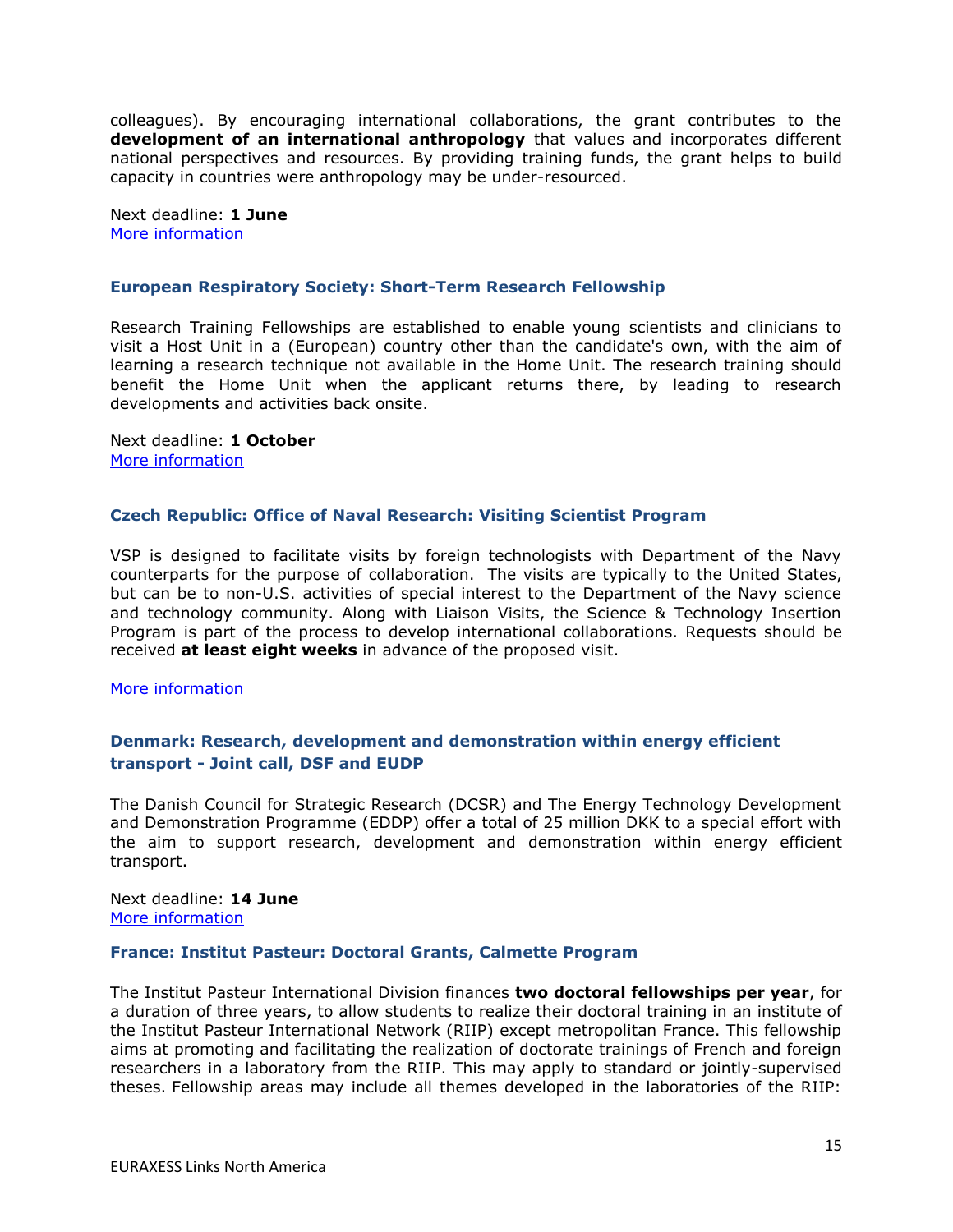research on the infectious diseases (infectious physiopathology, immunology, microbiology, epidemiology, virology, parasitology) and health service activities (surveillance, resistance).

Next deadline: **12 July** [More information](http://www.pasteur-international.org/ip/easysite/pasteur-international-en/for-scientists/fellowships2/doctoral-grants2)

#### <span id="page-15-0"></span>**France: Pasteur Foundation: Postdoctoral Fellowships**

The Pasteur Foundation administers this fellowship program to bring U.S. postdoctoral researchers to work in any one of the 130+ Institut Pasteur laboratories in Paris. Guided by the institute's administration, which seeks to develop international scientific exchanges to ensure the vitality of Institut Pasteur labs, this program **is open to American citizens** who are not already in France and who have received their PhD degree within the last five years.

Next deadline: **20 September** [More information](http://www.pasteurfoundation.org/fellowships.shtml)

#### <span id="page-15-1"></span>**France: Young Entrepreneurs Initiative Program**

The Young Entrepreneurs Initiative Program (YEi) is a three-part, non-profit program for innovative start-ups or individual entrepreneurs based in the US wishing to increase their chances to succeed in France and Europe.

Through its services: The Competition, The Deal, and The Academy, the program offers a large range of support both in France and in the US with access to:

- Mentoring / coaching
- Business & Technology potential partners
- Office facilities in France
- A network of successful entrepreneurs
- Public and private funding

Note: Any individual based in the United States, regardless of age, nationality or professional situation, may participate as long as he/she meets the eligibility requirements.

Information about the 2013 calls for proposals is available. For further details, please contact **Ms. Audrey Guazzone** at [audrey@yeifrance.com.](mailto:audrey@yeifrance.com) [More information](http://www.yeifrance.com/)

## <span id="page-15-2"></span>**Germany: DLR-DAAD Research Fellowships in the fields of Space, Aeronautics, Energy and Transportation Research**

17 fellowships in Space, 3 in Aeronautics and 4 in Energy are currently offered under this program with various deadlines. Most of them are open until the position is filled. [More information](https://www.daad.de/deutschland/stipendium/datenbank/de/15371-dlr-daad-research-fellowships-current-offers/)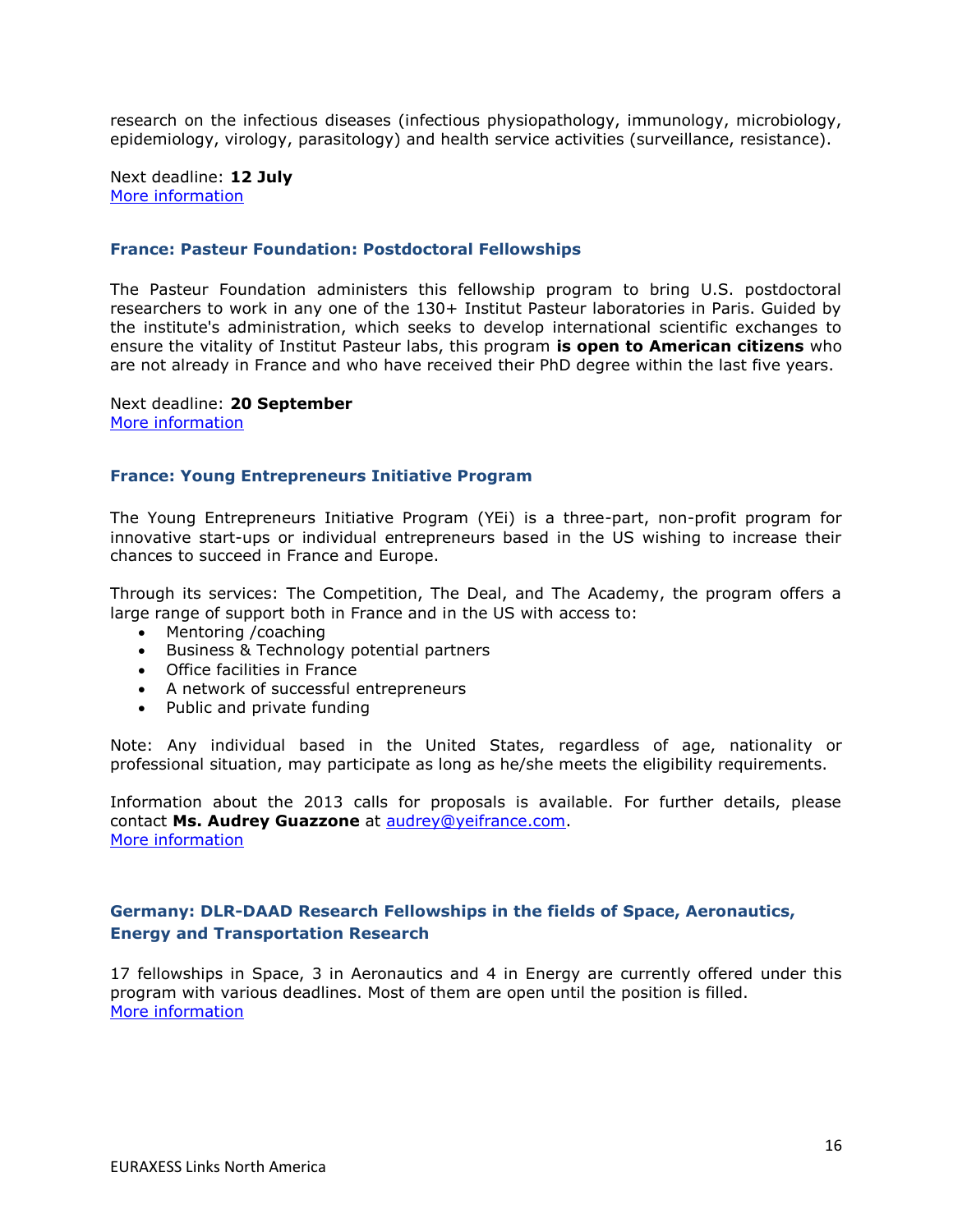#### <span id="page-16-0"></span>**Germany: Alexander von Humboldt: Sofja Kovalevskaja Award**

Submit an application if you are a successful top-rank junior researcher from abroad, only **completed your doctorate with distinction in the last six years**, and have published work in prestigious international journals or publishing houses. The Sofja Kovalevskaja Award allows you to spend five years building up a working group and working on a highprofile, innovative research project of your own choice at a research institution of your own choice in Germany. Next deadline: **31 July**

[More information](http://www.humboldt-foundation.de/web/kovalevskaja-award.html)

#### <span id="page-16-1"></span>**Germany: Volkswagen Foundation: 'Freigeist' Fellowships**

A great opportunity for junior researchers in all disciplines: The 'Freigeist' initiative is directed toward enthusiastic and charismatic scientists and scholars with an outstanding record: through a highly flexible funding scheme junior researchers are given the opportunity to enjoy maximum freedom in their early scientific career.

#### Next deadline: **15 June** [More information](http://www.volkswagenstiftung.de/fileadmin/downloads/merkblaetter/MB_99_e.pdf)

#### <span id="page-16-2"></span>**Germany: Volkswagen Foundation: State, Society, and Economy in Change – Multilateral-Cooperative Research Projects on the Arab World**

In front of a backdrop of ongoing upheaval in the Arab world, this call concentrates on supporting research on the social, political and economic transformation processes taking place in the region. A further aim is to reinforce networking between researchers in Germany and in the Arab region, as well as among the Arab project partners, and in particular to promote young academics.

Next deadline: **15 June** [More information](http://www.volkswagenstiftung.de/fileadmin/downloads/merkblaetter/MB_101_e.pdf)

#### <span id="page-16-3"></span>**Ireland: Science Foundation Ireland: US-Ireland R&D Partnership Programme**

The US-Ireland Research and Development Partnership, launched in July 2006, is a unique initiative involving funding agencies across three jurisdictions: United States of America (USA), Republic of Ireland (RoI) & Northern Ireland (NI). Under the US-Ireland R&D Partnership programme, a 'single-proposal, single-review' mechanism is facilitated by the National Science Foundation (NSF) and National Institutes of Health (NIH) who accept submissions from tri-jurisdictional (USA, NI and ROI) teams to a number of their existing funding programmes. All proposals submitted under the auspices of the Partnership must have significant research involvement from researchers in all three jurisdictions.

Next deadline: For health-related proposals to the NIH, pre-eligibility application forms must be submitted to the respective funding agencies at least **twelve weeks in advance** of the NSF/NIH deadline.

[More information](http://www.sfi.ie/funding/funding-calls/open-calls/us-ireland-rd-partnership-programme/)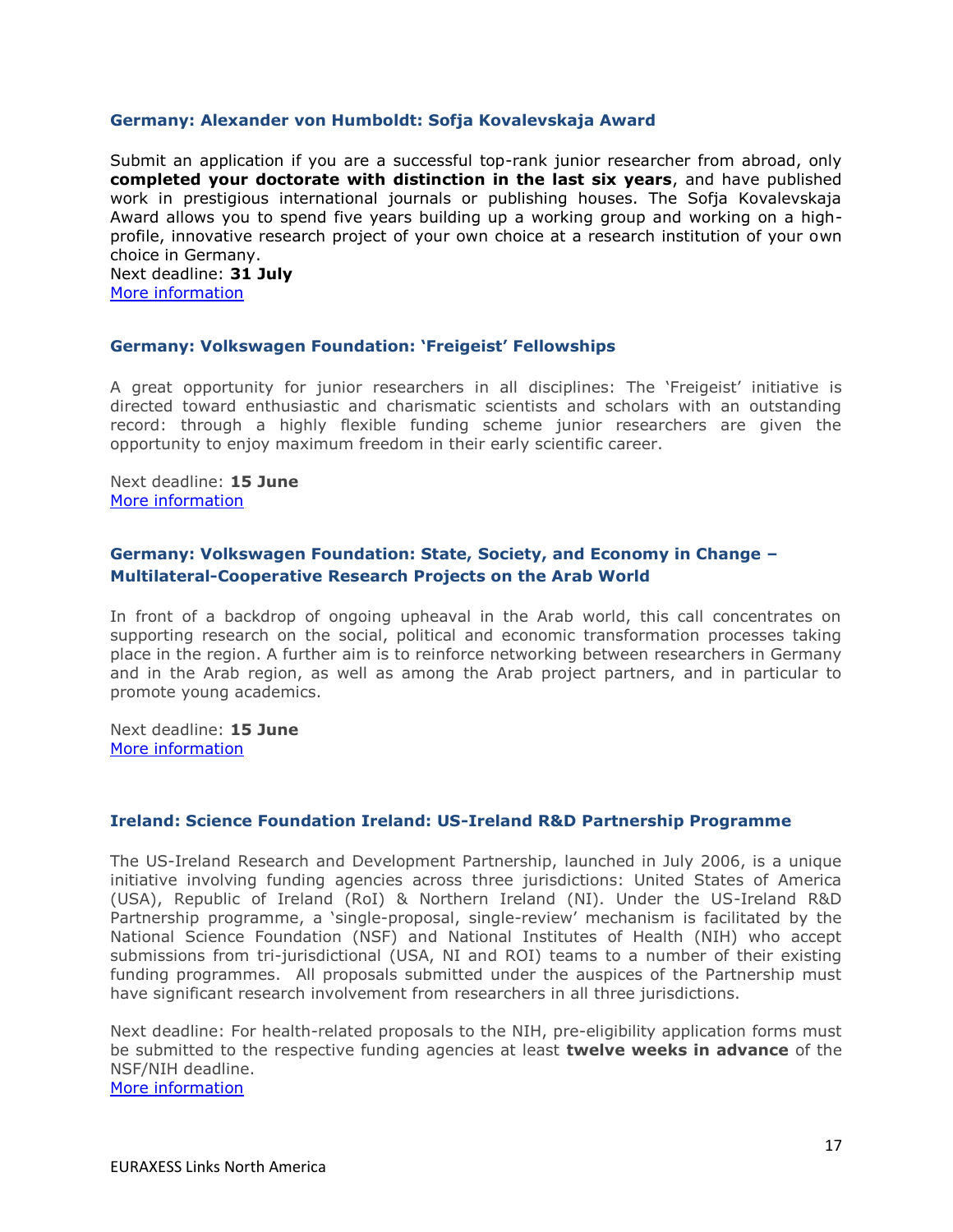# <span id="page-17-0"></span>**The Netherlands: The Netherlands Organisation for Scientific Research (NWO): Rubicon**

Rubicon aims to offer promising new **postdoctoral researchers** the opportunity to gain experience at an excellent foreign research institutes which will support them in advancing their career in Dutch scientific research.

Next deadline: **4 September** [More information](http://www.nwo.nl/en/funding/our-funding-instruments/nwo/rubicon/rubicon.html)

#### <span id="page-17-1"></span>**Poland: National Science Center**

Current open programs of funding include: **OPUS** - funds research projects, including purchasing or development of lab equipment necessary to conduct those projects; **PRELUDIUM** - funds research projects conducted by early career researchers, before their PhD; **SONATA** - funding for research projects by early stage researchers after PhD.

Next deadline: **15 June** [More information](http://www.ncn.gov.pl/finansowanie-nauki/konkursy)

# <span id="page-17-2"></span>**Sweden – Swedish Foundation for International Cooperation in Research and Higher Education (STINT): Initiation Grants**

The purpose of STINT's activity is to strengthen the competitiveness of Swedish universities and colleges through the development of international relationships. Initiation grants are given for the implementation of short-term projects targeting the building of new and strategically interesting international relationships between research and higher education institutions, in all fields. Candidates shall be active at a university or college in Sweden and have defended their doctorates. The main emphasis of the partnership shall be outside the EU/EEA area (the principal collaborating party shall be outside this area).

Applications may be submitted continuously throughout the year. Next applications' assessment round starts on **11 June**, 10 September and 26 November. [More information](http://www.stint.se/en/scholarships_and_grants/initiation_grants)

## <span id="page-17-3"></span>**Switzerland: Swiss National Science Foundation (SNSF): International Exploratory Workshops**

This allows for researchers working in Switzerland to organize workshops with partners from abroad. The workshops can last between two and five days. Up to 30 participants from different institutions can participate.

Although the call for this funding instrument is always open, there are three cut-off dates per year when the evaluation process begins. The next cut-off dates are: **5 June 2013**; 9 October 2013. [More information](http://www.snf.ch/E/international/worldwide/international-exploratory-workshops/Pages/default.aspx)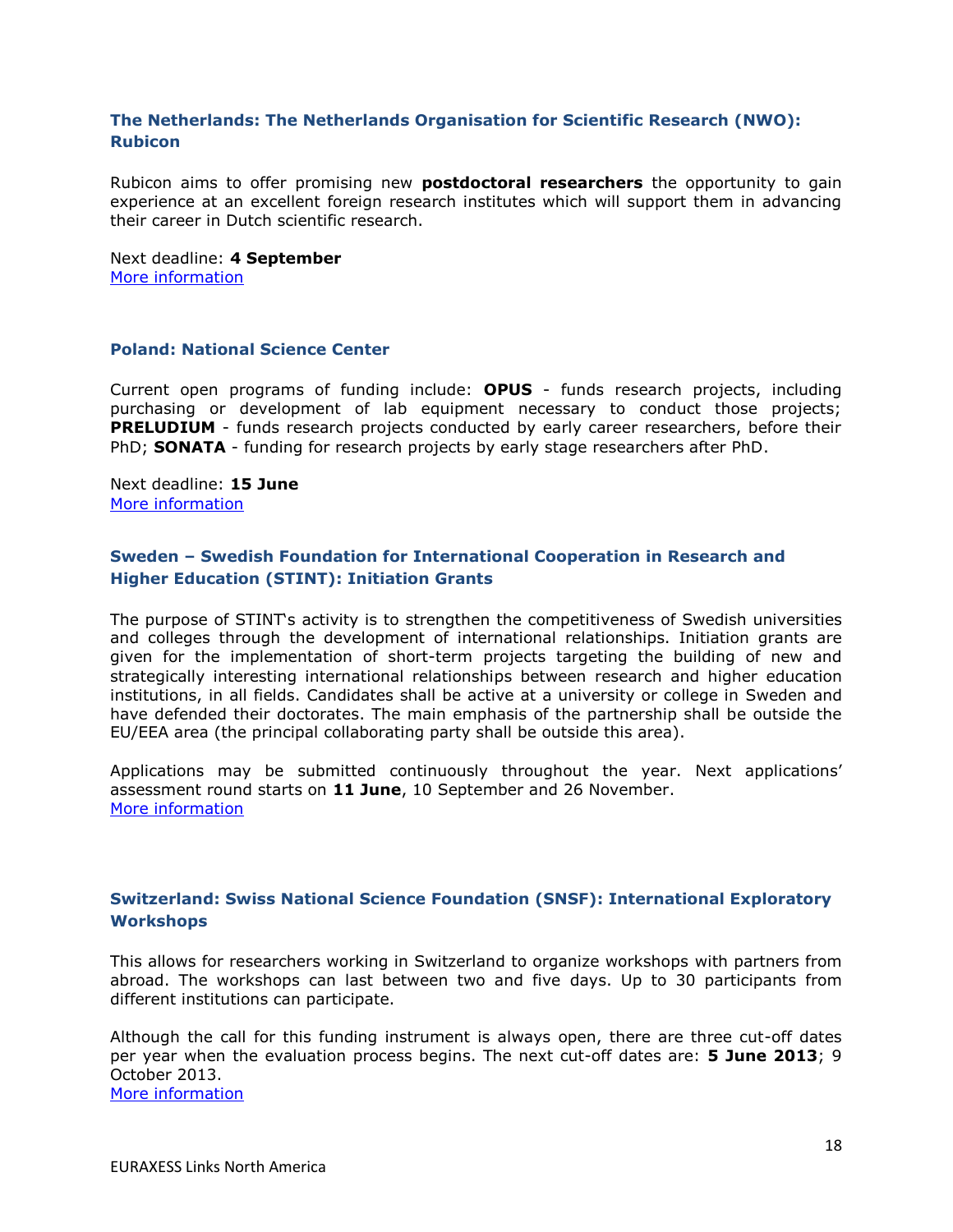#### <span id="page-18-0"></span>**UK: The Royal Society: International Exchanges Scheme**

This scheme is for scientists in the UK who want to undertake a collaboration with scientists overseas through either a one-off visit or a bilateral travel. Research fields: Life and physical sciences, including engineering, but excluding clinical medicine.

Next deadline: **26 June** [More information](http://royalsociety.org/grants/schemes/international-exchanges/)

## <span id="page-18-1"></span>**UK: EPSRC: Nuclear Energy University Programs (NEUP): Integrated Research Project (IRP): US/UK Collaborative Funding Opportunity**

The U.S. Department of Energy's Office of Nuclear Energy created Nuclear Energy University Programs (NEUP) in 2009 to consolidate its university support under one programme.

The RCUK Energy Programme (RCEP), led by EPSRC, would like to encourage the participation of UK researchers in this programme. In particular the RCEP will support the UK component of proposals including US/UK collaboration to the NEUP's Integrated Research Projects (IRP) solicitation.

Next deadline: **12 June** [More information](http://www.epsrc.ac.uk/funding/calls/open/Pages/neup.aspx)

#### <span id="page-18-2"></span>**UK: NERS: Standard Research Grants (including New Investigator Grants)**

This is an open competition for curiosity-motivated basic, strategic or applied research. The primary criterion for assessment is scientific excellence, with all applications subjected to an Initial Review stage that makes decisions on which proposals should proceed to external review. Moderating Panels meet annually in June and December to grade the applications and make recommendations for funding. The minimum that can be requested per complete proposal and per component is **£65,000** (100% Full Economic Cost) and the maximum for the complete proposal is **£1·2 million** (100% Full Economic Cost).

Next deadline: **2 July** [More information](http://www.nerc.ac.uk/funding/available/researchgrants/typesofaward/standards.asp)

## <span id="page-18-3"></span>**UK: Wellcome Trust: Wellcome Trust–Massachusetts Institute of Technology (MIT) Postdoctoral Fellowships**

This scheme offers opportunities for postdoctoral scientists to undertake research at the interfaces between biology/medicine and mathematics, engineering, computer, physical or chemical sciences, firstly at MIT and then at a UK institution.

Candidates will be expected to identify an important biomedical research question and to propose a personal interdisciplinary training programme to achieve their research aims.

Next deadline: **12 July** [More information](http://www.wellcome.ac.uk/Funding/Biomedical-science/Funding-schemes/Fellowships/International-fellowships/WTX054661.htm)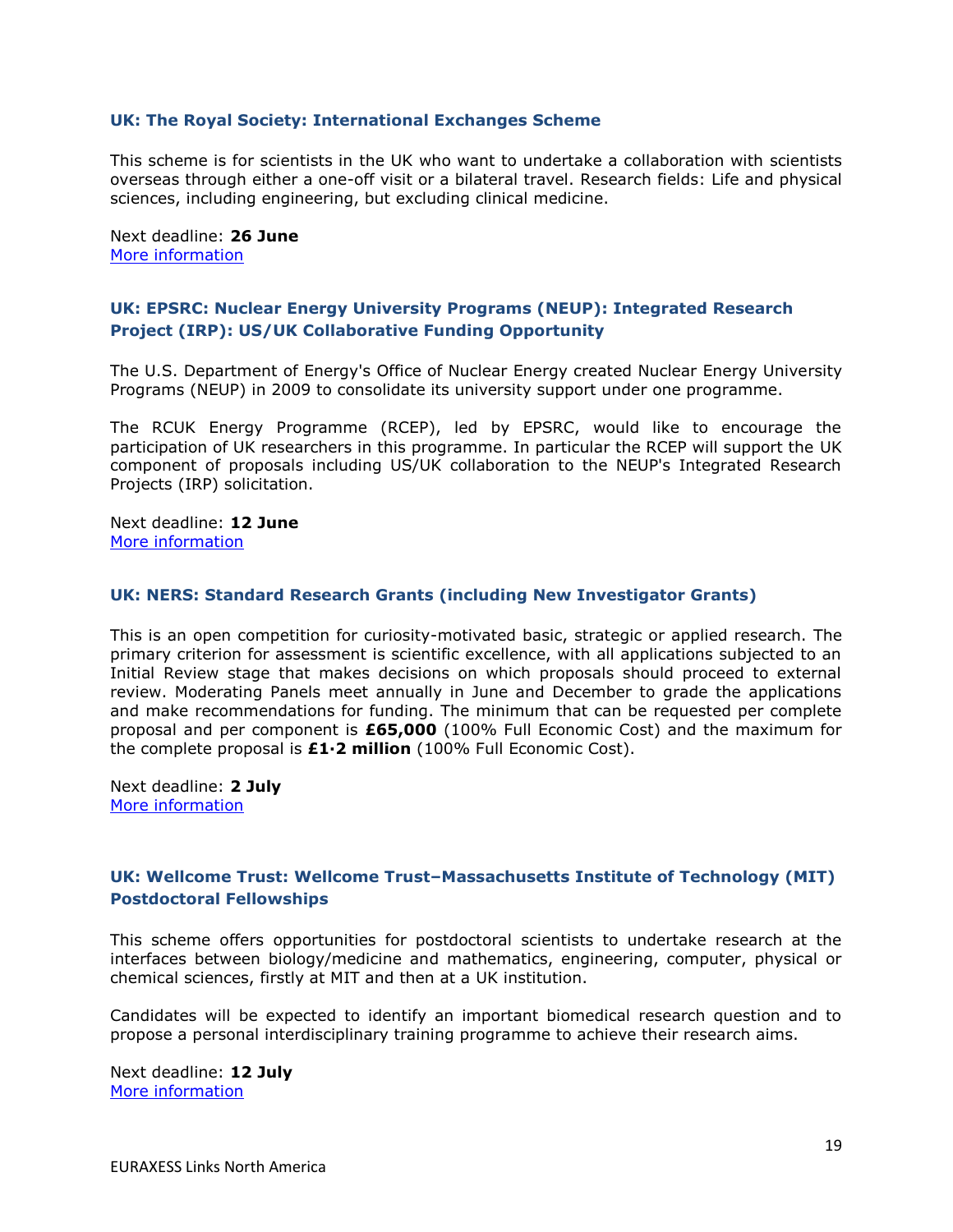#### <span id="page-19-0"></span>**New calls for proposals**

#### <span id="page-19-1"></span>**Austria: Austrian Database for Scholarships and Research Grants**

[www.grants.at](http://www.grants.at/) - Austria's most comprehensive database for scholarships and research grants in German and English language, offers you at a glance

- worldwide grants for Austrian students, graduates and researchers
- grants for international students, graduates and researchers in Austria
- research grants, prizes and practical training courses in Austria and all over the world
- national grants and universities' individual grants

[More information](http://www.oead.at/index.php?id=737&L=1)

#### <span id="page-19-2"></span>**Belgium**

Belgium offers permanent funding schemes to support mobility of researchers. [More information](http://www.research.be/ListURL/list.asp?KeyID=624&up=619)

### <span id="page-19-3"></span>**Belgium: The PRODEX Programme (Space Research and Applications)**

The PROgramme for the Development of scientific EXperiments (PRODEX) is a program of the European Space Agency (ESA) to which Belgium, as Member State of ESA, has been participating since since and the since of the state of the 1988.

[More information](file:///D:/Moje%20Dokumenty/Preberanie/Permanent%20funding%20scheme)

#### <span id="page-19-4"></span>**Czech Republic: Fulbright Grants for U.S. Citizens**

The prestigious Fulbright Program sponsored by U.S. and Czech governments provides U.S. citizens with the opportunity to study, teach, or conduct research in the Czech Republic. Candidates should apply through Fulbright Program partner organizations in the United States where they can also find application and program details.

[More information](http://www.fulbright.cz/fulbright-grants-us-citizens#partners)

#### <span id="page-19-5"></span>**Denmark: Danish-French research collaboration**

The mobility program is established in collaboration with the National Center for Scientific Research, CNRS. Interested parties can apply to the mobility program throughout the year. Funding is provided for isolated research-oriented stays under the mobility program, or it may take the form of PICS-International projects for scientific laboratories, and GDRI-Scientific coordination networks.

#### [More information](http://dg.dk/en/apply-for-support/)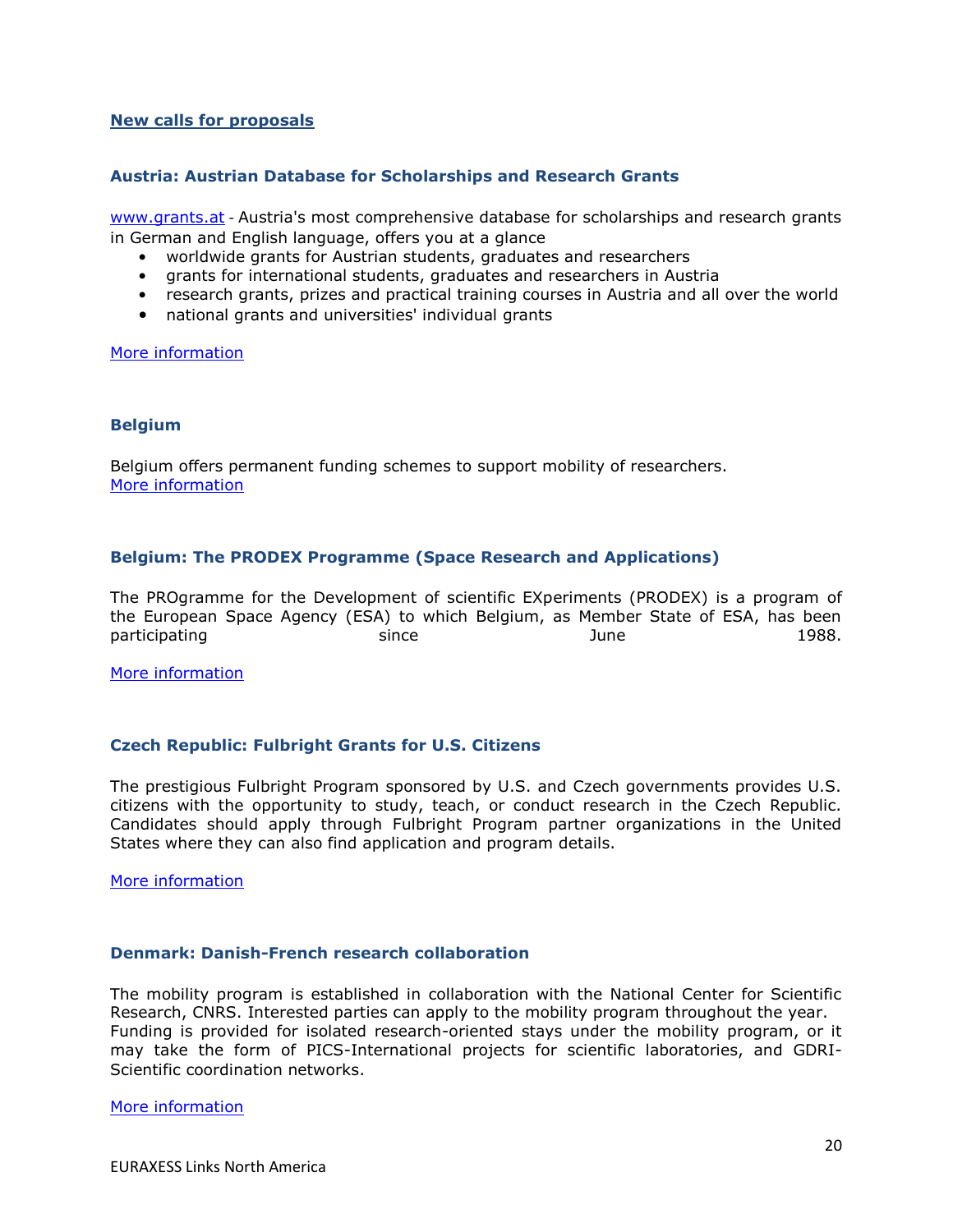#### <span id="page-20-0"></span>**France: French national research agency (ANR)**

ANR regularly updates its calls for proposals for support to research projects and training. [More information](http://www.agence-nationale-recherche.fr/en/research-programmes/calls-for-proposals/nc/?tx_saap_pi1%5btheme%5d=21&tx_saap_pi1%5bsearch%5d=&tx_saap_pi1%5bvalider%5d=1)

#### <span id="page-20-1"></span>**Germany: The German Center for Research and Innovation**

The German Center for Research and Innovation based in New-York has compiled all existing funding and resources opportunities for graduate and doctoral students, postdocs and faculty and researchers. [More information](http://www.germaninnovation.org/resources/faculty-and-researchers)

## <span id="page-20-2"></span>**Ireland: Science Foundation Ireland: SFI / EI Technology Innovation Development Award (TIDA) Feasibility Study 2013**

The TIDA 2013 Feasibility Study award is designed to enable researchers to focus on the first steps of an applied research project which may have a commercial benefit if further developed. Researchers who have the scientific and technical capability to produce novel technologies and who are keen to develop a better understanding of the commercialisation process are especially encouraged to apply for this award.

Next deadline: **31 May** [More information](http://www.sfi.ie/funding/funding-calls/open-calls/sfi-ei-technology-innovation-development-award-tida-feasibility-study-2013/)

### <span id="page-20-3"></span>**Italy: Training opportunities at the Italian National Agency for New Technologies (ENEA)**

Masters; graduation theses; traineeships/stages; courses; Remote Training; Campus: Training facilities and services; training opportunities from other institutions. [More information](http://www.enea.it/en/job-study)

#### <span id="page-20-4"></span>**Luxembourg: FNR (National Research Funding Agency): INTER Mobility Program**

The aim of the INTER Mobility Programme is to promote the scientific exchange between research groups of the Luxembourg public research institutions and research groups abroad in order to foster innovative, internationally competitive research and support the exchange of key knowledge and technological know-how.

Next deadline: **1 July** [More information](http://www.fnr.lu/en/Research-Programmes/Research-Programmes/Calls/INTER-Mobility-Programme-Call-for-Proposals)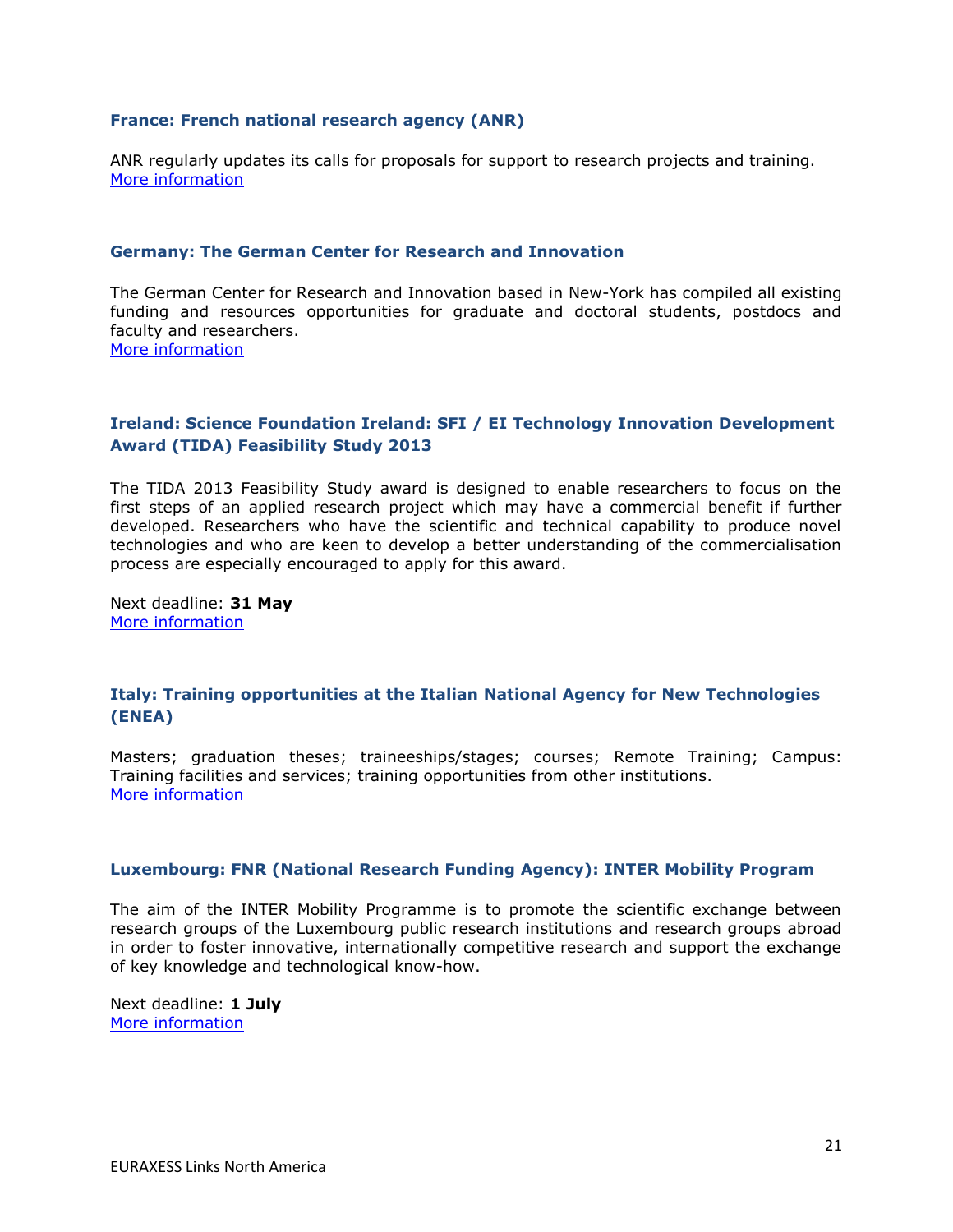# <span id="page-21-0"></span>**Luxembourg: FNR (National Research Funding Agency): Catalyzing New International Collaborations (CNIC) - NSF (U.S.)**

The Catalyzing New International Collaborations (CNIC) program of the U.S. National Science Foundation (NSF) will support U.S. researchers' participation in activities intended to **catalyze new international collaborations**. In order to stimulate the cooperation between U.S. and Luxembourg scientists, the FNR will provide matching funds for the Luxembourg partners on successful NSF proposals.

#### Next deadline: **Proposals are accepted anytime** [More information](http://www.fnr.lu/en/Research-Programmes/Research-Programmes/Calls/Catalyzing-New-International-Collaborations-CNIC-NSF-U.S)

#### <span id="page-21-1"></span>**Norway: U.S. - Norway Fulbright Foundation for Educational Exchange**

Each year, the U.S.-Norway Fulbright Foundation offers awards for graduate studies; English teaching assistantships; lecturing, lecturing/research, or research for US graduate students and scholars coming to Norway.

Next deadline: Scholars/lecturers: **1 August** [More information](http://www.noram.no/page.aspx?id=93&lid=44)

### <span id="page-21-2"></span>**Poland: Foundation for Polish Science: IDEAS for Poland Program**

The objective of the program is to encourage young, brilliant researchers from all over the world to choose Poland as the place to carry out their research projects submitted for the ERC competition. The program is designed for people whose previous scientific record demonstrates they are highly independent as researchers and warrants they will conduct world-class quality research.

Next deadline: **Applications are accepted on a rolling basis** [More information](http://www.fnp.org.pl/en/oferta/ideas-for-poland/)

#### <span id="page-21-3"></span>**Poland: Fulbright Distinguished Chair in American Studies or Literature 2014-15**

This grant supports teaching two or three courses or seminars per semester in American studies or literature at the undergraduate and graduate level; grants start on mid-September or February; PhD required.

Research fields: related to the program; especially: American History, American Literature, American Studies, Economics, Film Studies, Journalism, Music, Philosophy, Political Science.

Next deadline: **1 August** [More information](http://catalog.cies.org/viewAward.aspx?n=4297&dc=PL)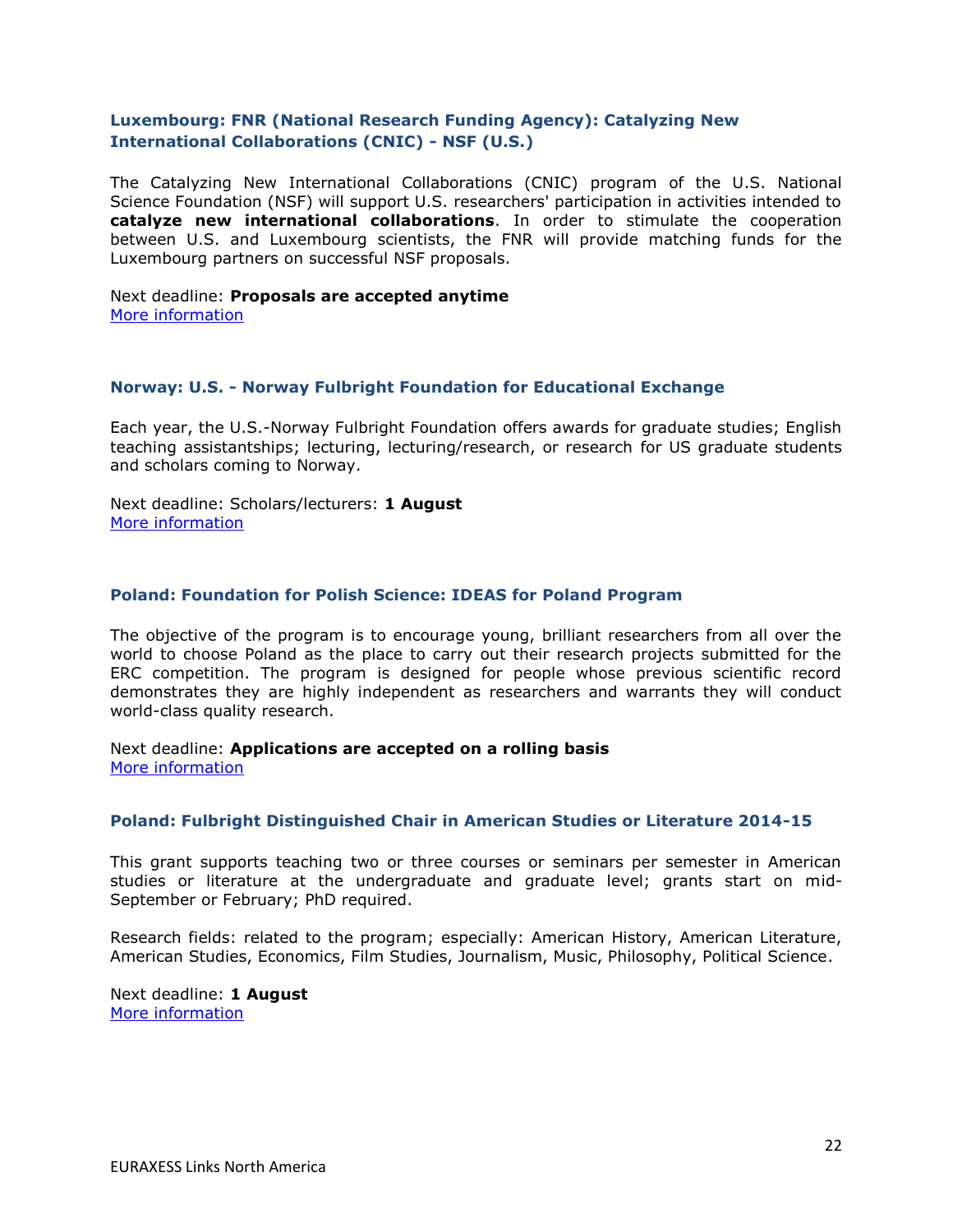### <span id="page-22-0"></span>**Poland: Fulbright Distinguished Chair in East European/Eurasian Studies 2014-15**

A grant for associate or full professors with experience in mentoring PhD students. Grant Activity: teach East-European, Russian and/or Eurasian studies at the advanced undergraduate and postgraduate levels; occasional guest lectures at other Polish, Centraland East-European universities; opportunity to conduct research; grants start on mid-September or February; PhD required

Research Fields: related to the program; especially: Anthropology, Area Studies, History (non-U.S.), Political Science, Religious Studies, Sociology.

Next deadline: **1 August** [More information](http://catalog.cies.org/viewAward.aspx?n=4298&dc=PL)

#### <span id="page-22-1"></span>**Poland: Fulbright Post-Doctoral Fellowships for U.S. University Faculty 2014-15**

Scholarships for U.S. citizens for lecturing and/or research in Polish academic institutions.

Research fields: Research – all disciplines; Teaching – American Literature; American Studies; Economics or Business Administration; International Relations or Political Science; Law or Public Administration; Theoretical or Applied Linguistics/TEFL

Next deadline: **1 August** [More information](http://catalog.cies.org/searchResults.aspx?wa=EU)

#### <span id="page-22-2"></span>**Poland: Thesaurus Poloniae Programme**

The program is addressed to non-residents of Poland (Junior Programme for PhD candidates and Senior Programme for PhD holders) who conduct their research on cultural heritage of Poland and Central Europe.

Next deadline: call opens 31 May – 15 June with deadline within **30th June – 15th July** [More information](http://www.mck.krakow.pl/page/thesaurus-poloniae-1)

#### <span id="page-22-3"></span>**Spain: Inter- and Intra-Country Lecturers. For the academic year 2012-2013**

Lecturing/participation in seminars primarily at graduate level, at one or more Spanish institutions of higher learning. Length of stay: 2 days to 2 weeks.

Next deadline: **31 July** [More information](http://www.fulbright.es/convocatorias/ver/1381/inter-and-intra-country-lecturers/2012-2013)

#### <span id="page-22-4"></span>**Spain: Senior Lecturers. For the academic year 2014-2015**

Teach primarily graduate courses/seminars, conduct tutorials at one or more Spanish institutions. Length of stay: 3 and a half months.

Next deadline: **1 August** [More information](http://www.fulbright.es/convocatorias/ver/1391/senior-lecturers/2014-2015)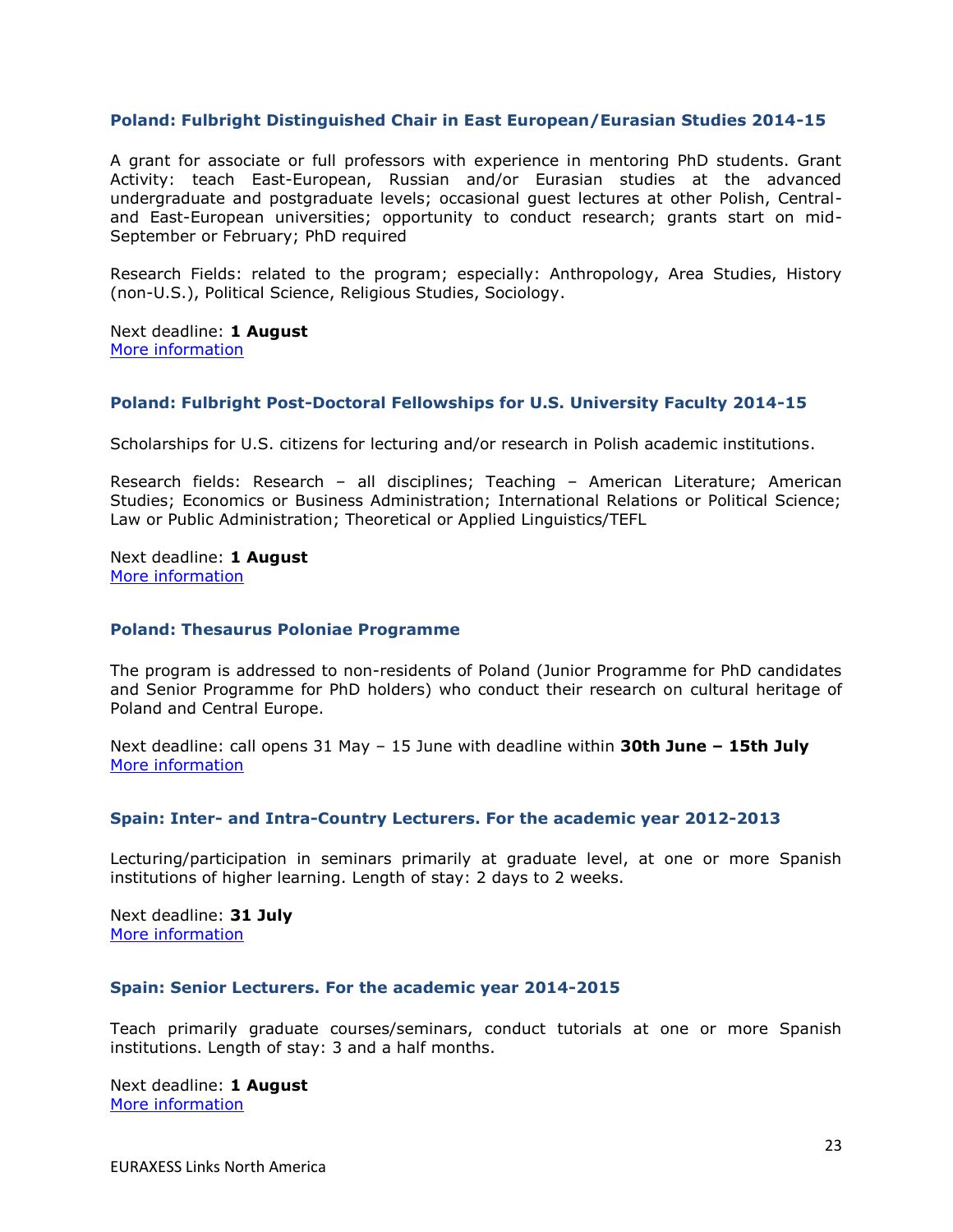#### <span id="page-23-0"></span>**Spain: Postdoctoral Research. For the academic year 2014-2015**

Contribute significantly to advanced studies of mutual interest to the U.S. and Spain. Length of stay: 3 and a half months.

Next deadline: **1 August** [More information](http://www.fulbright.es/convocatorias/ver/1392/postdoctoral-research/2014-2015)

#### <span id="page-23-1"></span>**Sweden: Swedish Research Council: Conference grant**

The aim of this grant is to promote international cooperation and sharing of experiences amongst researchers. A Conference Grant represents a means of giving researchers working in Sweden the opportunity to arrange a conference with internationally recognised lecturers.

Next deadline: **Continuous** [More information](http://www.vr.se/inenglish/researchfunding/applyforgrants/callforproposals/opengrants/conferencegrant.5.7257118313b2995b0f21ccd.html)

#### <span id="page-23-2"></span>**Switzerland: Swiss National Science Foundation: International Short Visits**

The International Short Visits of the SNSF enable researchers working in Switzerland to go abroad or researchers from elsewhere to come to Switzerland. The visits can last between one week and three months and are limited to one person (the visiting fellow) going to one institute (the host institute). Both the visiting fellow and one person from the host institute (the host) are co-applicants of the proposal.

Next deadline: **Continuous** [More information](http://www.snf.ch/E/international/worldwide/international-short-visits/Pages/default.aspx)

#### <span id="page-23-3"></span>**Switzerland: Swiss National Science Foundation: Marie Heim - Vögtlin – Promotion of women**

Marie Heim-Vögtlin (MHV) grants are aimed at female researchers who have had to interrupt or reduce their scientific activities for family reasons. The grants enable them to restart or continue their research at a Swiss higher education institution and to improve their scientific profile.

Next deadline: **2 August** [More information](http://www.snf.ch/E/funding/individuals/marie-heim-voegtlin-programme/Pages/default.aspx)

#### <span id="page-23-4"></span>**Switzerland: Swiss National Science Foundation: Advanced Postdoc.Mobility**

The Advanced Postdoc.Mobility fellowships are awarded for 12 months up to a maximum of 36 months. In general, the maximum duration of 36 months for the mobility fellowships (fellowships for prospective researchers resp. Early Postdoc.Mobility plus Advanced Postdoc.Mobility) may not be exceeded. These fellowships are in principle awarded for a continuous stay (in justified cases, two or more partial stays and/or completion of part of the fellowship in Switzerland may be approved).

Next deadline: **1 August** [More information](http://www.snf.ch/E/funding/individuals/mobility-fellowships/Pages/_xc_advanced_postdoc_mobility_e.aspx)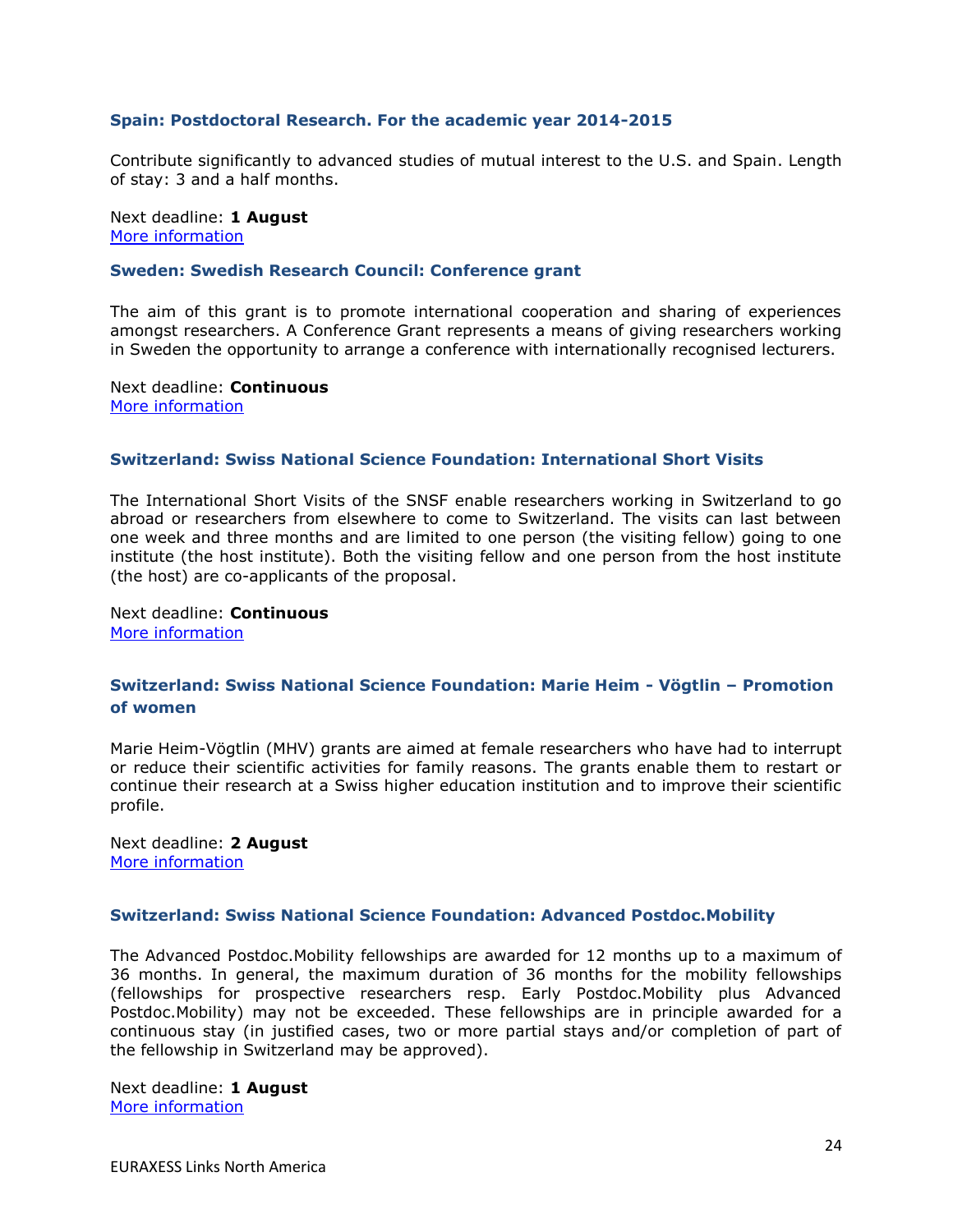# <span id="page-24-0"></span>**Turkey: TUBITAK: Fellowships for Visiting Scientists and Scientists on Sabbatical Leave**

In order to contribute to the improvement of human resources and the research in Natural Sciences, Engineering and Technology, Medical Sciences, Social Sciences and Humanities (\*) at Universities, Research Institutions and Industry in TURKEY, the eminent scientists/researchers are supported to visit to Turkey by giving seminars/conferences/lectures, or doing R&D activities. Applications should be made by the host scientist/institution.

#### Next deadline: **Last working day of each month** [More information](http://www.tubitak.gov.tr/en/scholarship/postdoctoral/international-programmes/content-2221-fellowships-for-visiting-scientists-and-scientists-on-sabbatical-leave)

# <span id="page-24-1"></span>**UK: Engineering and Physical Sciences Research Council (EPSRC): EPSRC Fellowships**

Applications for Fellowships at all levels are now open. There is a new framework which **removes closing dates** and eligibility requirements based on years of experience, and establishes a person specification against which applicants will be judged. [More information](http://www.epsrc.ac.uk/skills/fellows/Pages/fellowships.aspx)

# <span id="page-24-2"></span>**UK: Medical Research Council (MRC): Intellectual disabilities: Risk factors affecting the trajectory of development and their impact on mental health outcomes and behavior**

The aim of this call is to fund a study that will identify risk factors and their role in the aetiology and development of IDs. It is likely that such a study will require a longitudinal element but we will also encourage innovation and efficiency in methodology such as data mining and linkage and an 'accelerated' cohort approach. The study should be based on intellectual disability arising from a single or closely related set of insult(s).

Next deadline: **5 June** [More information](http://www.mrc.ac.uk/Fundingopportunities/Calls/Riskfactorsaffectingthetrajectoryofdevelopment/MRC009088#top)

### <span id="page-24-3"></span>**UK: Wellcome Trust: Research Training Fellowships**

This scheme is for medical, dental, veterinary or clinical psychology graduates who have little or no research training, but who wish to develop a long-term career in academic medicine. Applications are encouraged from individuals who wish to undertake substantial training through high-quality research in an appropriate unit or clinical research facility, towards a PhD or MD qualification.

Next deadline: **1 July** [More information](http://www.wellcome.ac.uk/Funding/Biomedical-science/Funding-schemes/Fellowships/Clinical-fellowships/WTD004435.htm)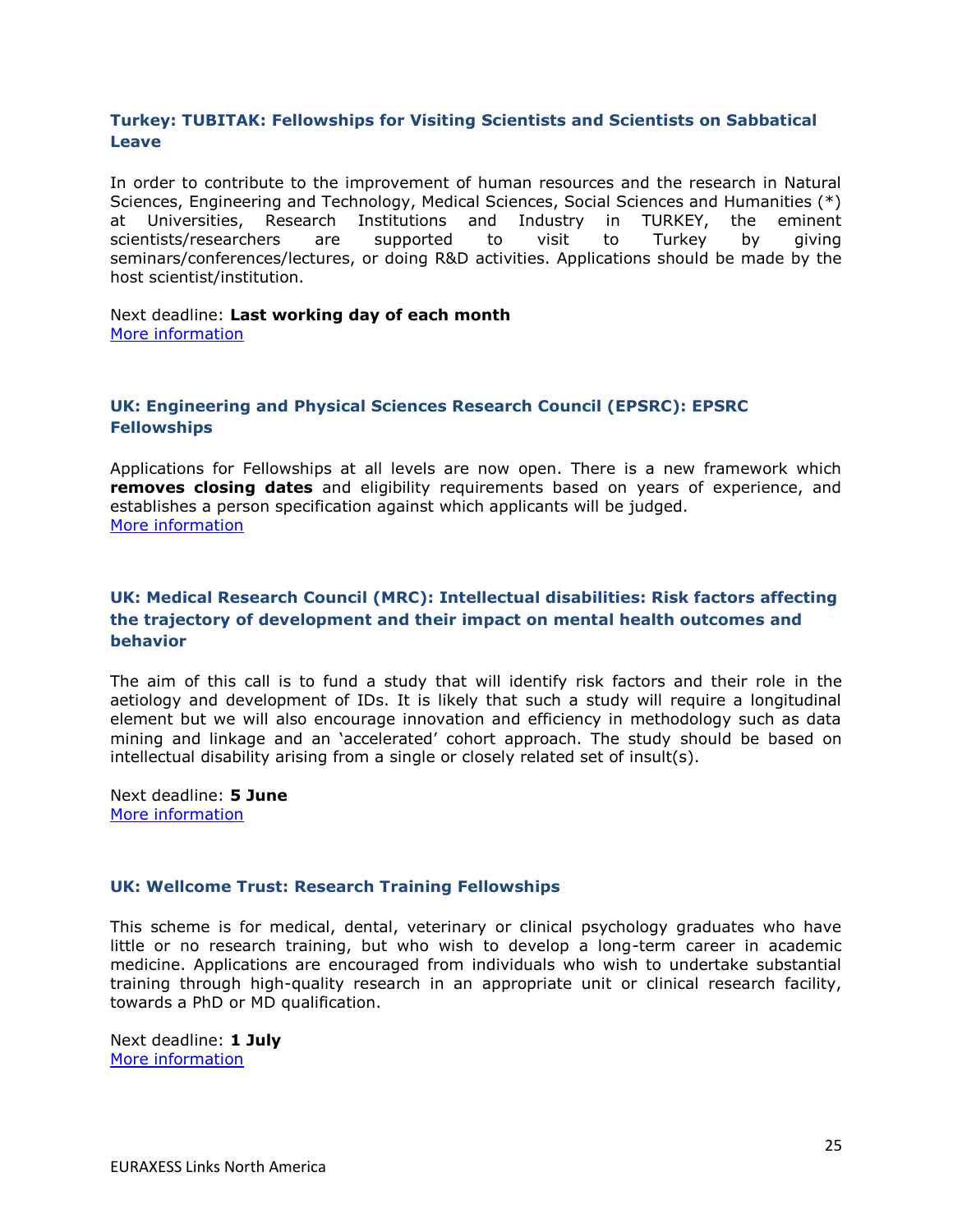# <span id="page-25-0"></span>**US: Funding Opportunities from National Science Foundation** <http://www.nsf.gov/funding/>

# <span id="page-25-1"></span>**Calls for Proposals from the European Commission's Directorate-General for Research and Innovation: Overview**

The following calls for proposals are currently open under the [People](http://ec.europa.eu/research/participants/portal/appmanager/participants/portal?_nfpb=true&_windowLabel=portletInstance_60&portletInstance_60_actionOverride=%2Fportlets%2Fcall%2Ffp7CallMenu%2Fgo2People&_pageLabel=call_FP7#wlp_portletInstance_60) program:

| <b>Call for Proposals</b>                                                             | <b>Launched</b> | <b>Deadline</b>   |
|---------------------------------------------------------------------------------------|-----------------|-------------------|
| Marie Curie Intra European<br>Fellowships for<br>Career<br>Development (IEF)          | 14 March 2013   | 14 August 2013    |
| Marie Curie International<br>Incoming Fellowships (IIF)                               | 14 March 2013   | 14 August 2013    |
| Marie Curie International<br>Outgoing Fellowships<br>for<br><b>Career Development</b> | 14 March 2013   | 14 August 2013    |
| <b>Marie</b><br>Curie<br>Career<br>Integration Grants (CIG)                           | 18 October 2012 | 18 September 2013 |

The following call is currently open under the **Ideas** program:

| <b>Deadline</b><br>Launched |                 |
|-----------------------------|-----------------|
|                             | 3 October 2013  |
|                             | 10 January 2013 |

For further information, please stay tuned on the [ERC homepage](http://erc.europa.eu/) and on the [Research](http://ec.europa.eu/research/participants/portal/page/home)  [Participant Portal.](http://ec.europa.eu/research/participants/portal/page/home)

Information about calls under the **[Cooperation](http://cordis.europa.eu/fp7/cooperation/home_en.html)** program can be found [here.](http://ec.europa.eu/research/participants/portal/page/calls)

Participants from the United States are eligible to join research proposals under the Cooperation scheme. These programs require at least three partners in three different EU or associated countries plus a partner in the United States. With the exception of Health proposals, there is no funding from the European Union for U.S.-based partners unless the participation of the U.S. partner is deemed necessary for the success of the program. Cooperation schemes in the area of Health provide for full funding of the U.S.-based partners.

The following calls are currently open under the [Capacities](http://ec.europa.eu/research/participants/portal/appmanager/participants/portal?_nfpb=true&_windowLabel=portletInstance_60&portletInstance_60_actionOverride=%2Fportlets%2Fcall%2Ffp7CallMenu%2Fgo2Capacities&_pageLabel=call_FP7#wlp_portletInstance_60) program.

| <b>Call for Proposals</b>                           | Launched         | <b>Deadline</b> |
|-----------------------------------------------------|------------------|-----------------|
| <b>ERA Chairs Pilot Call</b>                        | 18 December 2012 | 30 May 2013     |
| - EU-<br><b>Women</b><br><b>Prize</b><br><b>For</b> | 10 July 2012     | 15 October 2013 |
| Innovators 2014                                     |                  |                 |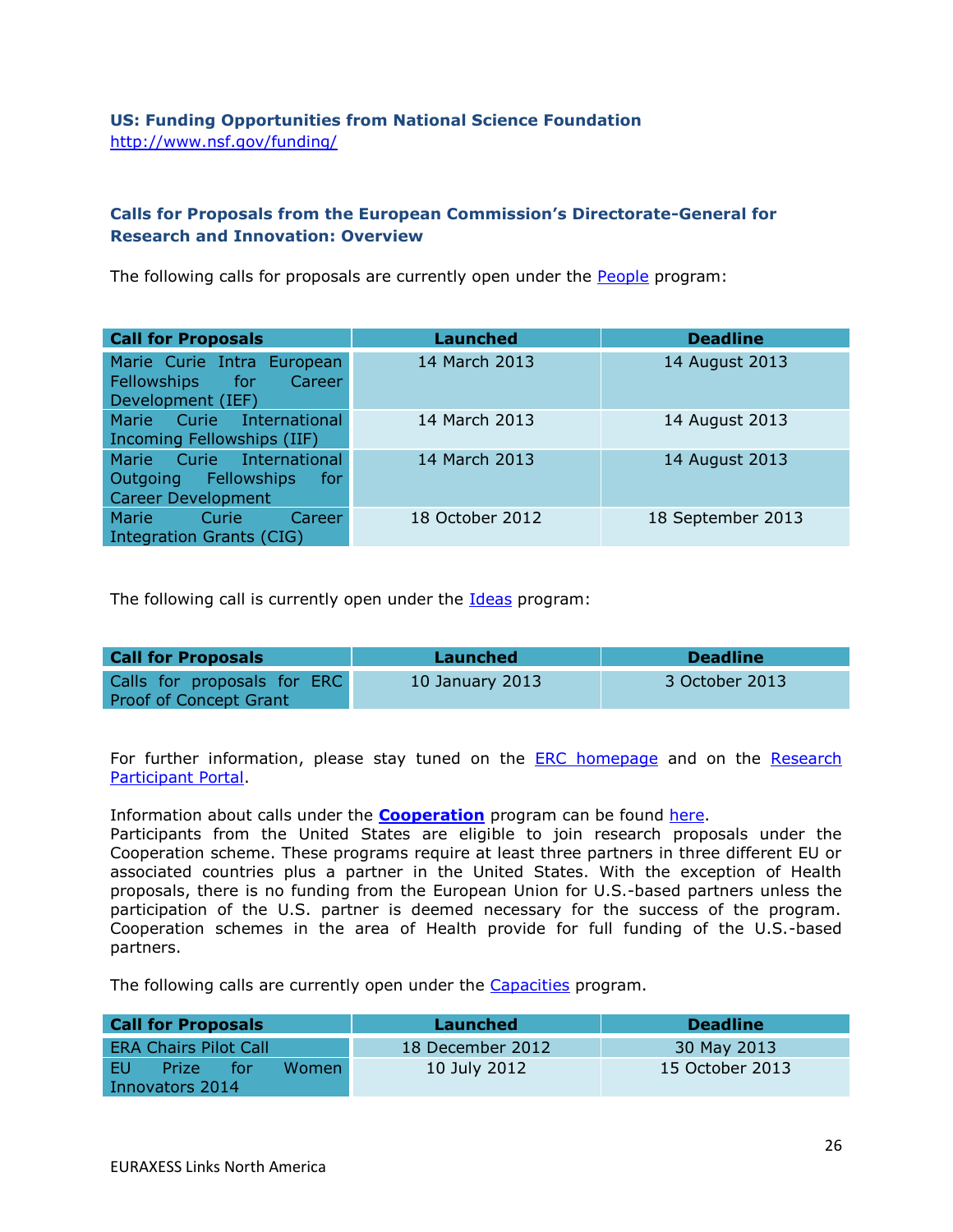To access a full list of currently open calls for proposals launched by the European Commission and for full details of the calls, go to the their [webpage.](http://ec.europa.eu/research/participants/portal/page/calls)

<span id="page-26-0"></span>**Calls for Tenders Related to the Directorate-General for Research and Innovation** can be found on the following [website.](http://ec.europa.eu/research/dgs/tenders/open_en.cfm)

#### **European and Other Funding and Grants**

Please visit [EURAXESS Jobs.](http://ec.europa.eu/euraxess/index.cfm/jobs/index)

#### <span id="page-26-1"></span>**Guide to Europe/U.S. Opportunities in Research and Career Development**

All the country specific funding opportunities can be found in our comprehensive Guide for [Europe/](http://ec.europa.eu/euraxess/links/usa/funding_opportunities_en.htm)USA Opportunities in Research and Career Development with all the necessary links to the individual websites.

## <span id="page-26-2"></span>**JOBS**

#### <span id="page-26-3"></span>**EURAXESS Portal**

[The EURAXESS portal](http://ec.europa.eu/euraxess/index.cfm/general/index) provides links to information helpful with researchers' international mobility.

For research careers and information on career and grant opportunities in science and technology in European countries, visit the [EURAXESS Jobs](http://ec.europa.eu/euraxess/index.cfm/jobs/index) website. You will find **over 7000** open positions in different research fields available each day.

For access to a network of Service Centers providing free of charge assistance to researchers across Europe and Associated Countries, visit [EURAXESS Services.](http://ec.europa.eu/euraxess/index.cfm/services/index) Services include information on entry conditions for non-European citizens, accommodation, taxes, social security, schools for children, etc.

For information about researchers' and employers' rights and obligations, visit [EURAXESS](http://ec.europa.eu/euraxess/index.cfm/rights/index)  [Rights.](http://ec.europa.eu/euraxess/index.cfm/rights/index) You will find out which research organizations signed the Charter and the Code and also more about the social security and pension regulations at the EU and member states' level.

For information about networks of European Researchers in the USA, India, China, Japan and ASEAN, visit [EURAXESS Links.](http://ec.europa.eu/euraxess/links/index_en.htm?CFID=11359184&CFTOKEN=f091c6e9d611fc5e-36385075-A3C1-573C-6964EDADAAF522B5&jsessionid=b102931478fb2f85c1d845717b67451a124eTR)

**[Online Jobs and Fellowships](http://ec.europa.eu/euraxess/links/usa/index_en.htm)** on the EURAXESS Links USA website.

As of January 2013 European but also non-European research organizations based in the US can publish research vacancies directly on the website. It is very easy and free of charge. Should you need any assistance, the EURAXESS Links USA team will be happy to help you.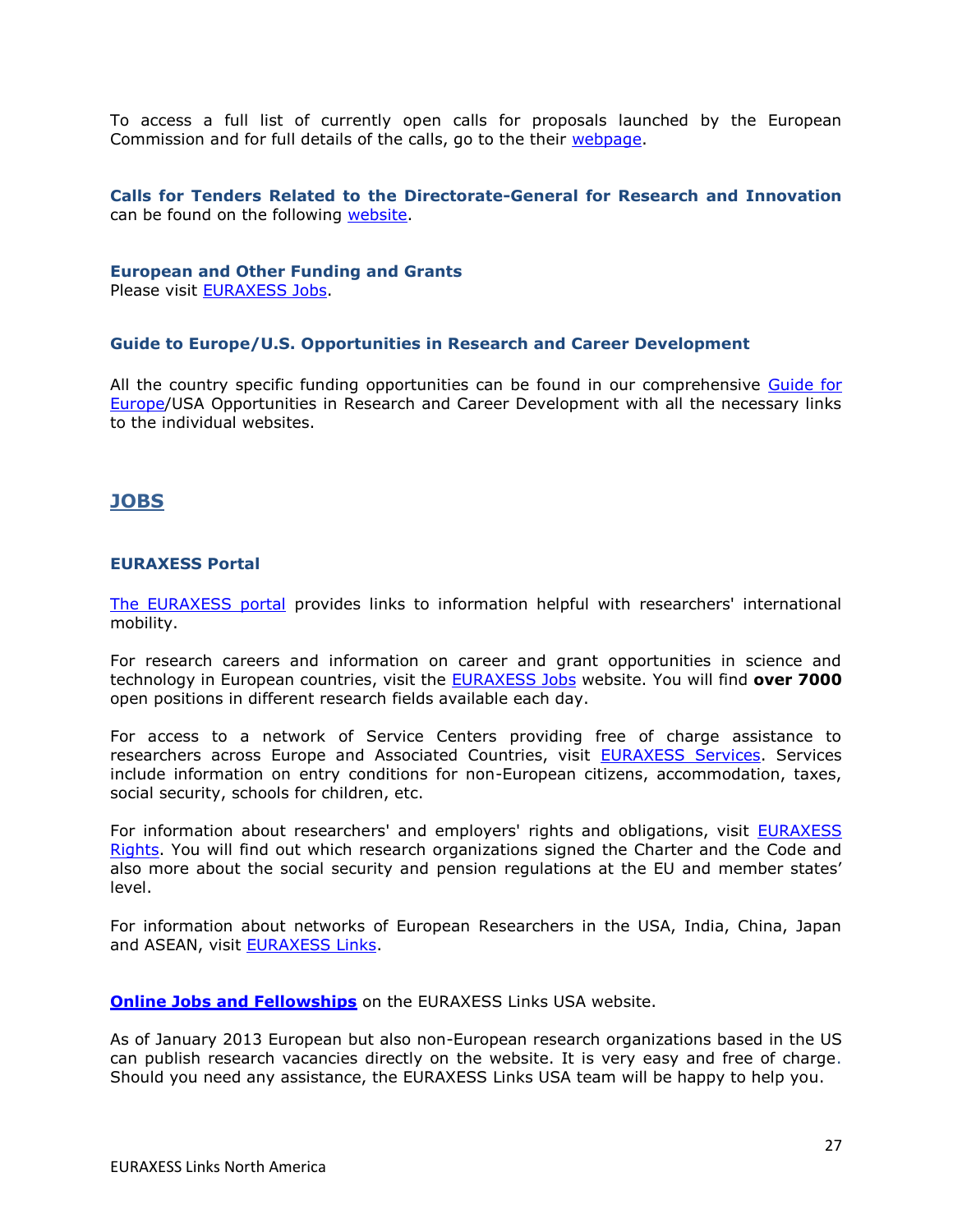### <span id="page-27-0"></span>**Other Research Career Sites**

The Chronicle of Higher Education Careers Service:<http://chronicle.com/jobs/> Find A Postdoc: http://www.findapostdoc.com/ Find Scholarships in Europe:<http://www.scholarshipportal.eu/> Find PhDs in Europe:<http://www.phdportal.eu/> Career.edu:<http://www.career.edu/index.php> Academic Jobs EU: http://www.academicjobseu.com Euro Science Jobs:<http://www.eurosciencejobs.com/> The European Job Mobility Portal:<http://ec.europa.eu/eures/home.jsp?lang=en> European Personnel Selection Office (EPSO): http://europa.eu/epso/index\_en.htm European Personnel Selection Office (EPSO), Non-permanent Posts: [http://europa.eu/epso/apply/today/temporary\\_en.htm](http://europa.eu/epso/apply/today/temporary_en.htm)  EMBO Excellence in Life Sciences: [EMBO](http://www.embo.org/) EuroBrussels:<http://www.eurobrussels.com/> Jobs at ITER: http://www.iter.org/jobs Nature.jobs: http://www.nature.com/naturejobs/index.html Jobs.ac.uk: www.jobs.ac.uk Research Jobs in the Netherlands:<http://www.academictransfer.org/> [Research Jobs in Germany](http://www.research-in-germany.de/research-career-in-germany/jobs/29640/academics-com-i-frame.html) Scholarship Database of the German Academic Exchange Service (DAAD): <http://www.research-in-germany.de/44094/daad-funding-database.html> Max-Planck Job offers:<http://www.mpg.de/jobboard> Brainpower Austria: http://www.brainpower-austria.at/ Talent Scotland: [http://www.talentscotland.com](http://www.talentscotland.com/)  Elsevier Jobs:<http://www.recruitment.elsevier.com/register/default.aspx> Job vacancies in Poland:<http://www.nauka.gov.pl/ministry/job-vacancies-in-poland/>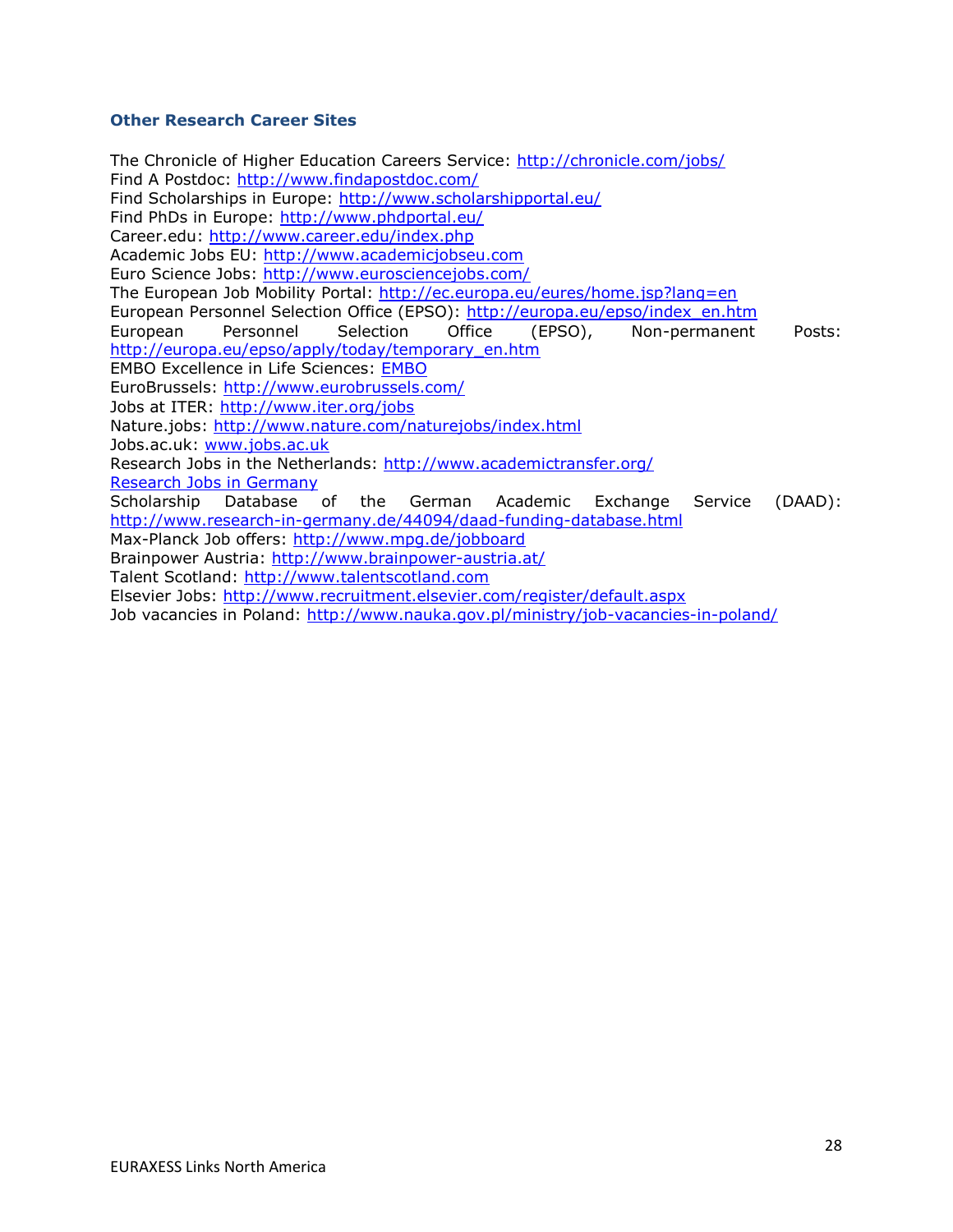# <span id="page-28-0"></span>**EVENTS**

# <span id="page-28-1"></span>**FORTHCOMING EVENTS**

# <span id="page-28-2"></span>**Europe**

| <b>Event</b>                                                                                                              | <b>When</b>           | <b>Where</b>                  | <b>Organized by</b>                                                                           | <b>Link to</b><br>the event |
|---------------------------------------------------------------------------------------------------------------------------|-----------------------|-------------------------------|-----------------------------------------------------------------------------------------------|-----------------------------|
| $21^{st}$<br><b>European</b><br><b>Biomass</b><br><b>Conference</b><br>and<br><b>Exhibition</b>                           | June 3-7              | Copenhagen,<br><b>Denmark</b> | Joint Research Centre,<br><b>European Commission</b>                                          | Link                        |
| <b>Research</b><br>World<br><b>Innovation</b><br>and<br><b>Congress</b>                                                   | June 5-6              | Brussels,<br>Belgium          | Produced<br>in<br>association with COST                                                       | Link                        |
| <b>EUROSME 2013</b>                                                                                                       | June 11-12            | Dublin, Ireland               | Irish EU Presidency                                                                           | Link                        |
| <b>AEBIOM European</b><br><b>Bioenergy</b><br><b>Conference 2013</b>                                                      | June 17-19            | Brussels,<br>Belgium          | <b>Biomass</b><br>European<br>Association                                                     | Link                        |
| <b>EuroNanoForum</b><br>2013                                                                                              | June 18-20            | Dublin, Ireland               | Enterprise<br>Ireland,<br>Spinverse,<br>7FP,<br><b>European Commission</b>                    | Link                        |
| <b>Matchmaking</b><br>the<br>at<br>event<br><b>EuroNanoForum</b>                                                          | June 20               | Dublin, Ireland               | Enterprise<br>Europe<br><b>Network</b>                                                        | Link                        |
| <b>ESOF 2014</b>                                                                                                          | June 21-26            | Copenhagen,<br><b>Denmark</b> | Euroscience                                                                                   | Link                        |
| "Cohesion Policy<br>2014-2020:<br><b>Towards Evidence</b><br><b>Based</b><br><b>Programming and</b><br><b>Evaluation"</b> | July 4-5              | Vilnius,<br>Lithuania         | Ministry of Finance of<br>Lithuania and DG for<br>Employment, Social<br>Affairs and Inclusion | Link                        |
| <b>International</b><br><b>Workshop</b><br><b>on</b><br><b>Organic</b><br><b>Matter</b><br><b>Spectroscopy 2013</b>       | July 16-19            | Garde,<br>La<br>France        | Université<br>Sud<br>du<br>Toulon-Var<br>Aix-<br>and<br>Marseille Université                  | Link                        |
| <b>Environment</b><br>and<br>Health - Bridging<br>South, North, East<br>and West                                          | August<br>$19-$<br>23 | Basel,<br>Switzerland         | <b>Swiss</b><br>Tropical<br>and<br><b>Public Health Institute</b>                             | Link                        |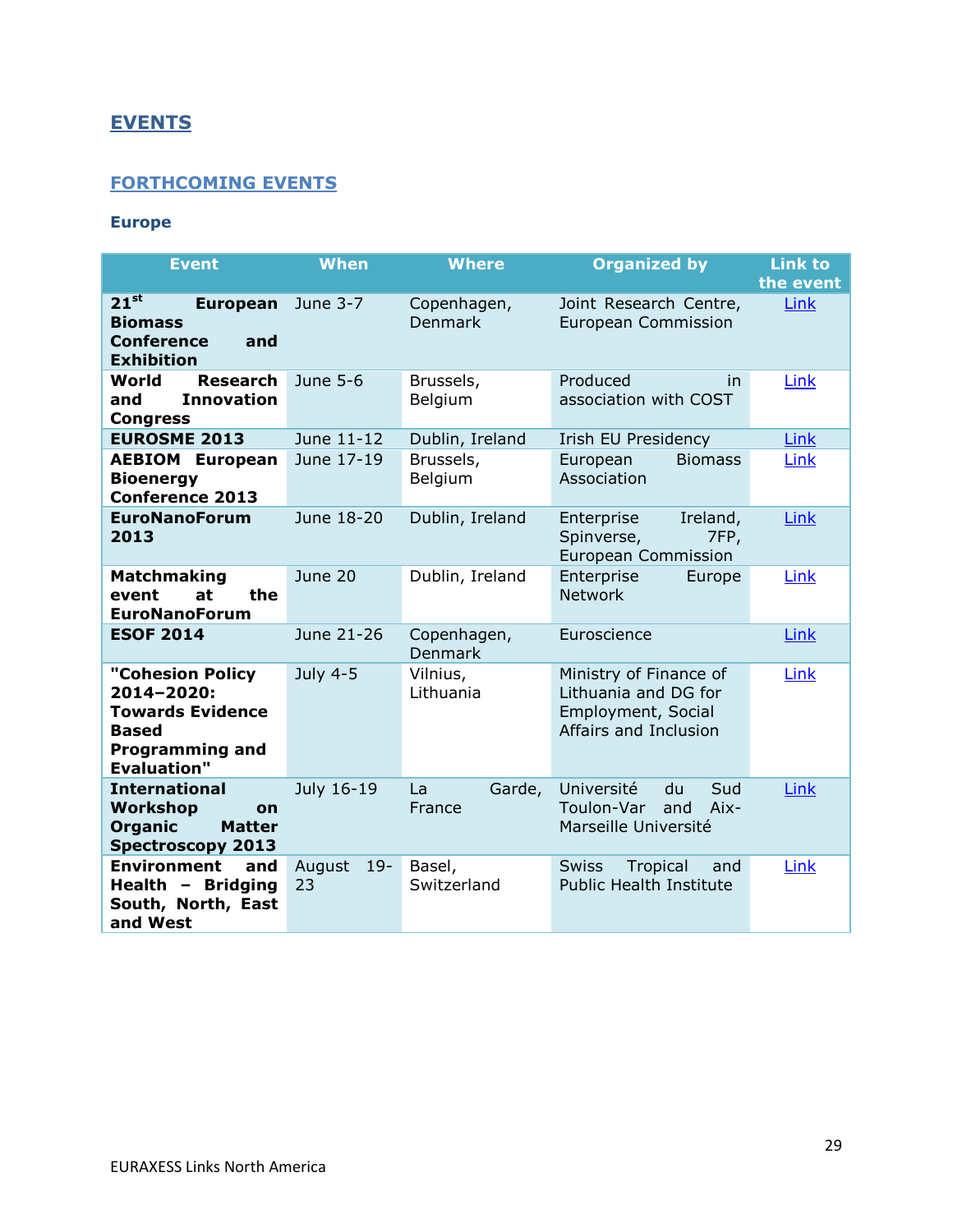# <span id="page-29-0"></span>**North America**

| <b>Event</b>                                                                         | <b>When</b> | <b>Where</b>                           | <b>Organized by</b>                                                           | <b>Link to the</b><br>event |
|--------------------------------------------------------------------------------------|-------------|----------------------------------------|-------------------------------------------------------------------------------|-----------------------------|
| 2013 Conference                                                                      | June $6-9$  | Lake Placid, NY,<br><b>USA</b>         | American Society of<br><b>Highway Engineers</b>                               | Link                        |
| <b>ENDO 2013 - 95th</b><br><b>Annual</b><br>meeting<br>and Expo                      | June 15-18  | San<br>Francisco,<br>CA, USA           | The<br>Endocrine<br>Society                                                   | Link                        |
| 2013 ANS Annual<br><b>Meeting</b>                                                    | June 16-20  | Atlanta, GA,<br><b>USA</b>             | American Nuclear<br>Society                                                   | Link                        |
| Hydrogen + Fuel<br><b>Cells 2013</b>                                                 | June 16-19  | Vancouver,<br>Canada                   | Canadian Hydrogen<br>and Fuel Cell<br>Association,<br>Government of<br>Canada | Link                        |
| <b>Association for</b><br>the Advancement<br>of Artificial<br><b>Intelligence</b>    | July 14-18  | Bellevue,<br>Washington,<br><b>USA</b> | 27th AAAI Conference                                                          | Link                        |
| <b>National Society</b><br>of Professional<br><b>Engineers</b>                       | July 17-21  | Minneapolis,<br>MN, USA                | NSPE 2013 Leader<br>Conference and<br><b>Annual Meeting</b>                   | Link                        |
| <b>American Society</b><br>of Agricultural<br>and Biological<br><b>Engineering</b>   | July 21-24  | Kansas City,<br>MO, USA                | Annual International<br>Meeting                                               | Link                        |
| <b>Institute of</b><br><b>Transportation</b><br><b>Engineers</b>                     | August 4-7  | Boston, MA, USA                        | <b>ITE Annual Meeting</b><br>and Exhibit                                      | Link                        |
| <b>National Council</b><br>of University<br><b>Research</b><br><b>Administrators</b> | August 4-7  | Washington, DC,<br><b>USA</b>          | 55th Annual Meeting                                                           | Link                        |